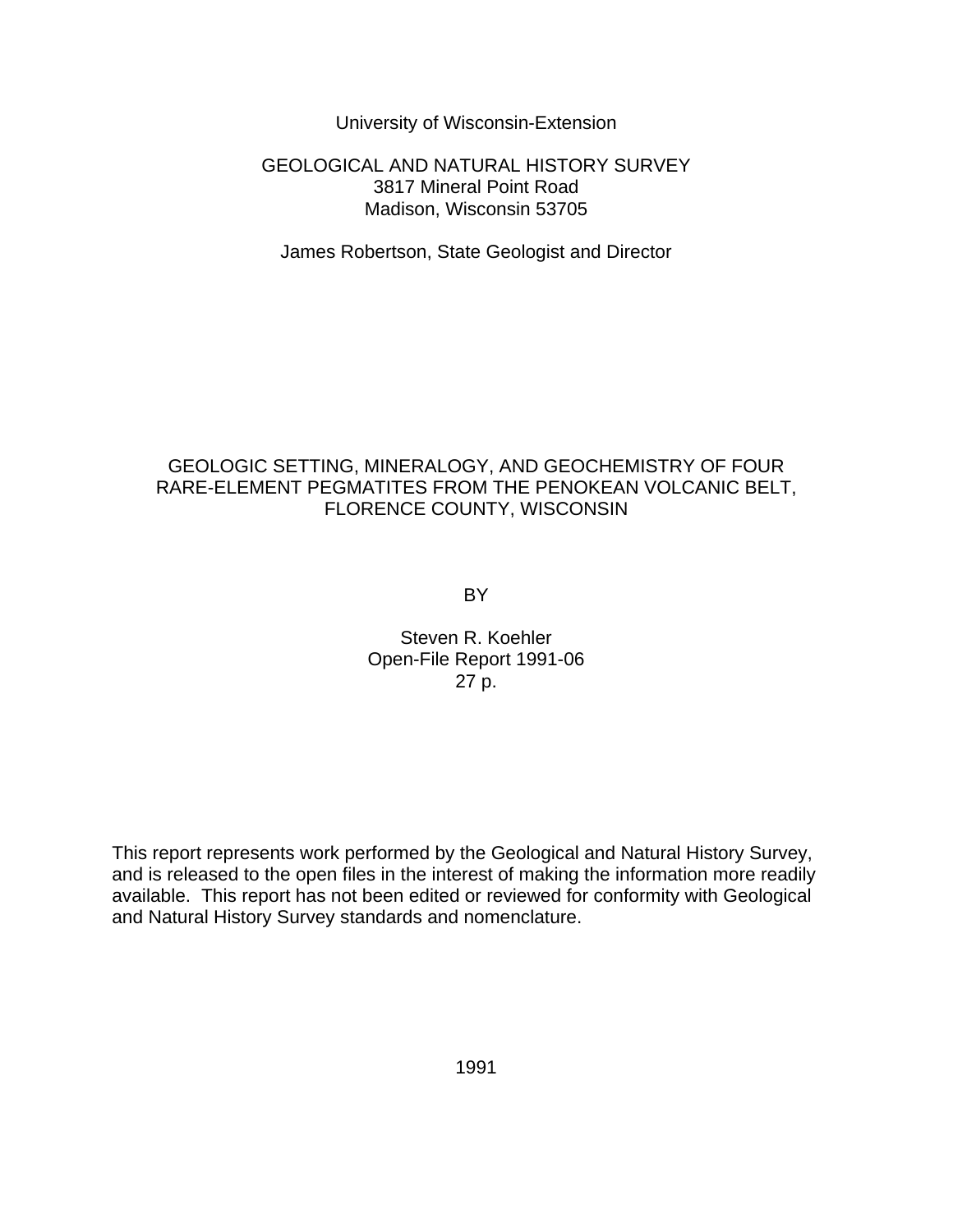# **GEOLOGIC SETTING, MINERALOGY, AND GEOCHEMISTRY OF FOUR RARE-ELEMENT PEGMATITES FROM THE PENOKEAN VOLCANIC BELT, FLORENCE COUNTY, WISCONSIN**

Steven R. Koehler Department of Plant and Earth Science, University of Wisconsin River Falls, River Falls, Wisconsin 54022

## ABSTRACT

Rare-element permatites have intruded lower amphibolite facies metamorphic rocks of the Quinnesec Formation in northeastern Wisconsin. Pegmatites dip at 29 to 70 degrees and intrude parallel to subparallel to foliation. Lack of miarolitic cavities suggests these pegmatities crystallized at intermediate depths. Metasomatic boron halos surround pegmatites that are bounded by schists.

Barren pegmatites predominate and are composed of quartz, cleavelandite, and microcline. Complexly zoned pegmatites display similar characteristics but contain extensive areas of replacement and host exotic mineral species (amblygonite, beryl, spodumene, lepidolite, zinnwaldite, cassiterite, columbite-tantalite, and loellingite). Common accessory minerals include tourmaline and suites of primary and secondary phosphates. Muscovite mineralization was sparse in observed pegmatites.

K-feldspar are enriched in Cs, Rb, and Li, with correspondingly moderate to low abundances of Ta. K/Rb ratios were 19.8-5.6 and were lowest in zoned pegmatites. Metasomatic replacement assemblages showed extreme fractionation with the highest Rb, Cs, and Ta values.

## **INTRODUCTION**

The eastern half of Florence County, Wisconsin is largely underlain by the Michigamme Slate, the Badwater Greenstone, and by rocks of the Quinnesec Formation. The Niagara Fault separates primarily metavolcanic Quinnesec Formation rocks of the Penokean volcanic belt, from primarily metasedimentary rocks of the Marquette Range Supergroup, to the north. Metasediments of the Quinnesec Formation were derived from varied, discontinuous sources (Greenberg *et al*., 1983). Metagabbro/metadiabase sills and dikes are also prevalent features. Greenschist facies metamorphism is widespread in the Penokean volcanic belt. Areas of intense deformation or plutonic activity are characterized by lower amphibolite facies metamorphism.

Numerous bodies of granitic pegmatite have intruded the Quinnesec Formation at moderate to steep angles north and northwest of the Bush Lake Granite (Fig. 1). Pegmatites range from quartz/feldspar dikes to complexly zoned pegmatites with abundant replacement assemblages. Pegmatites commonly contain tourmaline and diversified suites of primary and secondary Li/Mn/Fe phosphate minerals. Substantial muscovite mineralization is lacking in all pegmatites. No miarolitic cavities were observed in any of the intrusions, thus suggesting intermediated depths (3.5-7 km.) of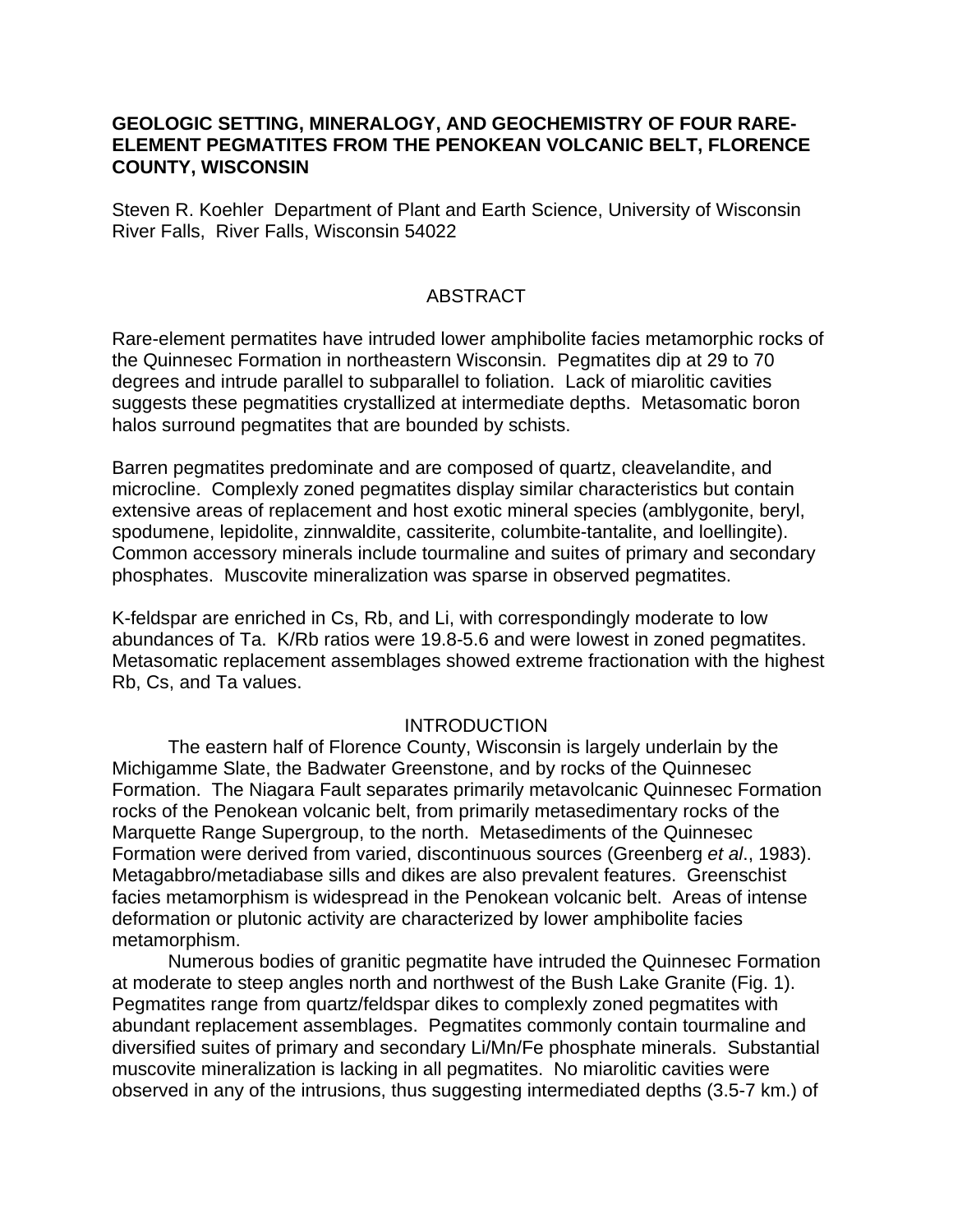formation (Cerny, 1982). Complexly zoned pegmatites are highly enriched in large ion lithophile elements (Cs, Rb, Li, Be, P, Ta), show extreme fractionation trends, and host exotic mineral species. Gerla (1988) states that these rare-element pegmatites are the first known from the Penokean volcanic belt.

## PREVIOUS WORK

Numerous M.S. and Ph.D. theses describe various aspects within the Penokean volcanic belt (Froelich, 1953; Cain, 1962; Davis, 1977; Cummings, 1978).

The Florence area has most recently been described in depth by Dutton (1971), who was particularly interested in stratigraphy, structure, and mineral resource potential of local iron formations. Scattered pegmatite and granite dikes were noted. Sims *et al*. (1984) analyzed the structure, geochronology, and regional geology of the Dunbar Gneiss dome. Numerous steeply dipping pegmatites intruding gneiss and amphibolite were reported. Gerla (1988) described the mineralogy of a complex pegmatite that Dutton (1971) observed.

Falster *et al*.(1988) described the Mn/Fe partitioning and phosphate mineralogy in a complex Li-rich pegmatite. Falster *et al*. (1989) investigated contact relationships between pegmatites and associated marble, gneiss, and schist in the formation of rhodizite.

Koehler (1989) investigated the economic potential of two pegmatites (No. 1 and 2) for possible economic tantalum mineralization. High Rb and Cs values with moderate Ta values were noted. K/Rb vs Cs ratios did compare favorably with similar data from the Tanco Pegmatite, Manitoba. Koehler (1990) examined the whole rock and trace element geochemistry of the Bush Lake Granite in establishing a "fertile" magmatic source for the rare element pegmatites.

# GEOLOGICAL SETTING OF THE PEGMATITES

Pegmatite dikes have intruded low to moderate grade metavolcanic and metasedimentary rocks of the early Proterozoic age Quinnesec Formation. Sims *et al*., (1984) received a U-Pb zircon age date of 1866+-39 Ma from the Quinnesec Formation. Prevalent lithologies consist of amphibolite, biotite schist, quartz-muscovite schist, and hornblende schist (Fig. 1). Minor units of quartzite, impure marble, iron formation, argillite, and greywacke do occur (Dutton, 1971; Davis, 1977; Cummings, 1978; and Greenberg *et al*., 1983). Sedimentary rocks, northwest of the Bush Lake Granite, have been subjected to lower amphibolite facies metamorphism. These units contain accessory garnet, hornblende, andalusite, and cordierite. This metamorphic assemblage is synonomous with Abakuma-type facies metamorphism. Cerny (1982) recognized that rare-element pegmatites commonly are confined to Abakuma facies metamorphic rocks.

Rare-element pegmatites are late to post tectonic features in relation to regional evolution (e.g. Cerny *et al*., 1981; and Cerny *et al*., 1988). Field evidence indicates these pegmatites intruded after peak metamorphism and are late-stage structure (Sims *et al*., 1982; and Sims *et al*., 1985). According to Sims et al. (1982) and Koehler (1990), these pegmatites are interpreted as being highly fractionated products of the Bush Lake Granite.

Well developed foliation is characteristic in these units. The quartz-muscovite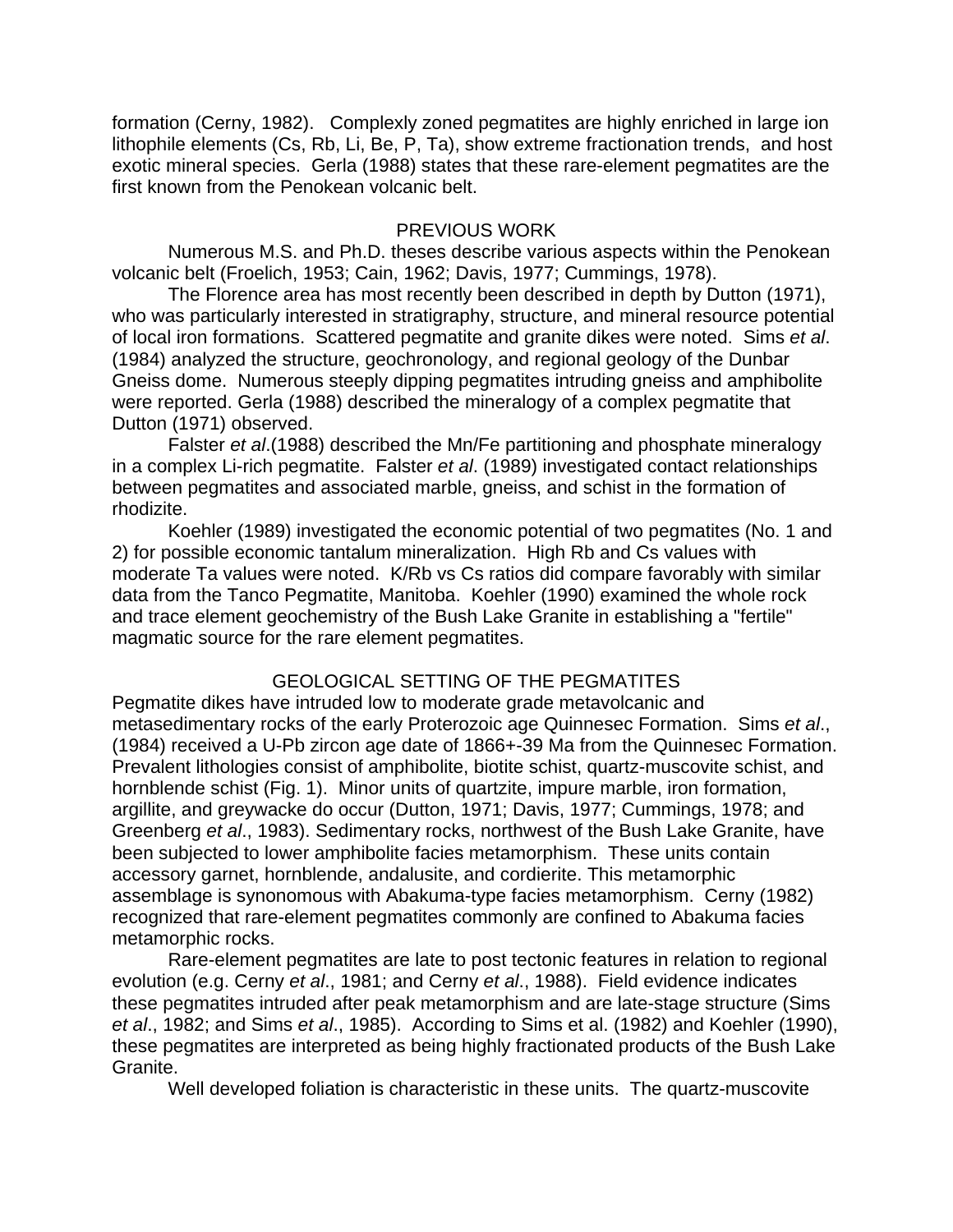schist unit consists of small (<0.5 mm) anhedral grains of quartz and elongate muscovite grains. A prominent crenulation cleavage is present throughout the entire unit. The hornblende schist unit consists of anhedral quartz with elongated, subhedral hornblende. Abundant euhedral garnet crystals to 1.0 cm are common in this unit. Amphibolite is a dark green, strongly foliated unit that outcrops frequently in the study area (Fig. 1). Biotite schist is characterized by anhedral quartz grains with subhedral biotite flakes. Grains are predominantly <3.0 mm in maximum dimension. Much of the Quinnesec Formation has been folded on large and small scales. Large scale folds are evident, with isoclinal folds being present in individual outcrops.

The location pegmatite No. 1 is the S1/2 NW 1/4 NE 1/4 of section 22, T 39 N, R 17 E. Exposed dimensions of this pegmatite are 6.5 ft. by 211 ft. (1.98 m by 64.3 m). Exposure of the third dimension (depth) is lacking, however some idea of internal zonation is exposed southern end of the outcrop. Folded foliation surrounding pegmatite No. 1 dips moderately to the southwest (44<sup>0</sup>-65<sup>0</sup>) (Fig. 2). Isoclinal folds are abundant in exposures surrounding the pegmatite. Intrusion of this dike into a quartz muscovite schist was subparallel to foliation. Contacts with the country rock are sharp but bulge in places. According to Joliff *et al*., (1986), these bulges suggest a relative ductile response of the country rock during pegmatite intrusion. A schist xenolith(0.1 m by 1.15 m in ) occurs near the central portion of the exposure (Fig. 2). Effects of boron metasomatism are evident in the quartz muscovite schist unit especially on the western margins of pegmatite No. 1. Radial clusters and single euhedral crystals of the blue tourmaline variety were noted in thin section and in outcrop. These crystals are discordant to foliation and are observed up to 60 cm from the schist-pegmatite contact.

Pegmatite No. 2 is located in the NE 1/4 NE 1/4 NW 1/4 of section 22, T 39 N, R 17 E. Exposed dimensions are 9.0 ft. by 100 ft. (2.75 m by 30.5 m). Again, due to the lack of a third dimension, an accurate description of internal structure is difficult. Foliation surrounding the pegmatite dips 50<sup>o</sup>-70<sup>o</sup>to the southwest (Fig. 3). Contacts tend to bulge in many areas, however contacts are very sharp. Schist xenoliths 0.1 m by <1.0 m are found in scattered throughout the pegmatite, especially near the contacts.

Pegmatite No. 3 is a poorly exposed dike that outcrops in the SE 1/4 SE 1/4 SW 1/4 of section 22, T 39 N, R 17 E (Fig. 1). This pegmatite has intruded an amphibolite unit of the Quinnesec Formation. Due to the poor exposure, internal zonation, mineral assemblages, and overall dimensions were difficult to assess. Exposed dimensions are approximately 6.0 ft. by 150 ft., however pegmatitic float can be traced >400 ft. along strike.

Pegmatite No. 4 is located in the NW 1/4 NE 1/4 SE 1/4 of section 29, T 39 N, R 17 E (Fig. 1). Intrusion of this pegmatite was subparallel to foliation of a biotite schist unit. Contacts are relatively sharp when exposed. Boron metasomatism was evident by the formation of tourmaline in the biotite schist. Euhedral crystals of tourmaline were predominantly in clusters that were concordant to foliation. Description of internal zonation was futile due to lack of exposure.

## **MINERALOGY**

## **Albite variety cleavelandite** NaAlSi3O8

Cleavelandite occurs as white, red, or grey, platey to lath shaped, subhedral crystals in all pegmatites. Hand samples are generally striated masses that contain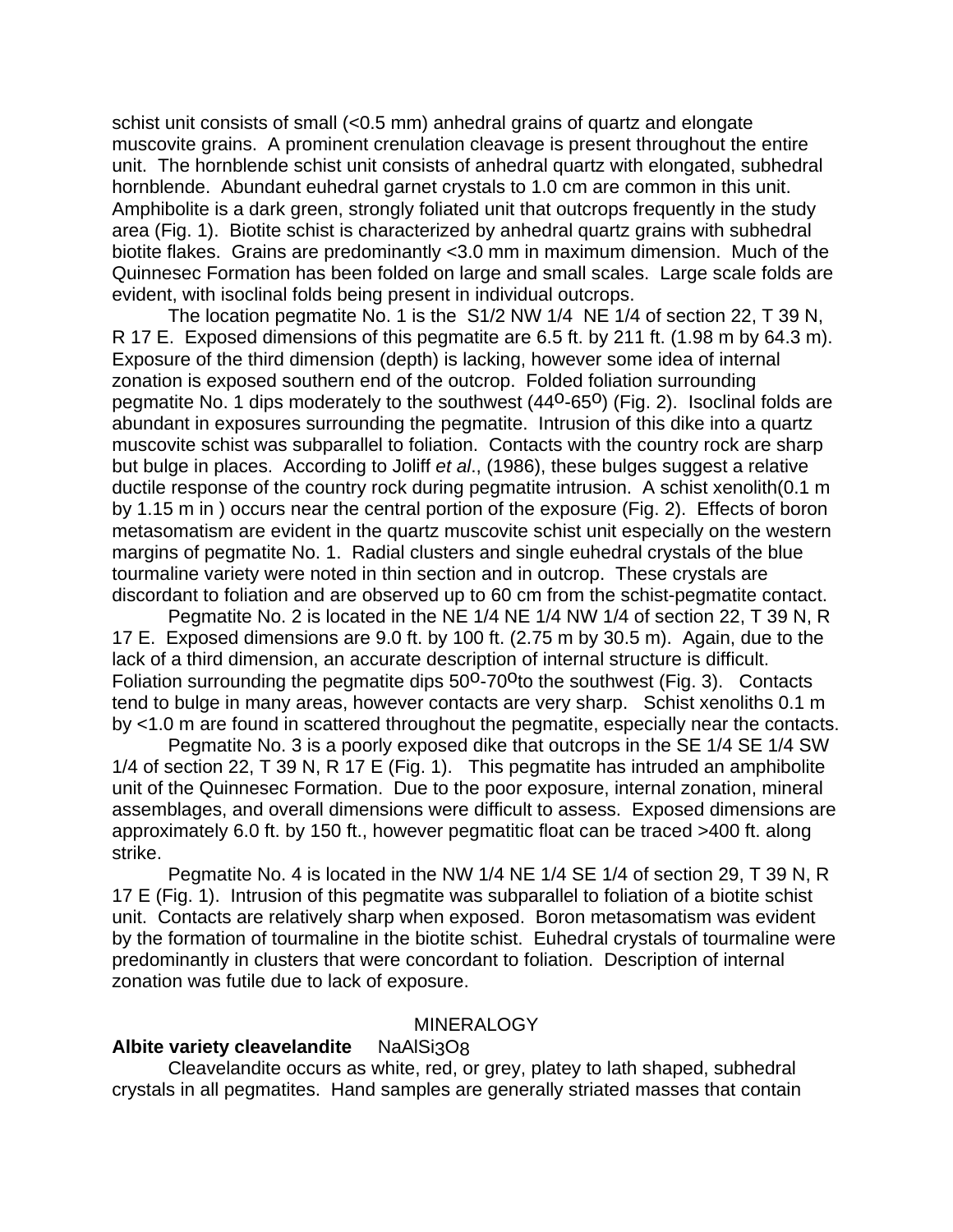crystals that attain lengths to 5.0 cm. Cleavelandite tends to decrease in abundance from the contacts inward in both pegmatites. Albite crystals are not compositionally zoned. Albite that occurs in spodumene-rich assemblages shows a well developed myrmekite texture. Polysynthetic twinning in saccharoidal albite is common in thin sections. Moller *et al*. (1987), suggests that polysynthetically twinned albite is secondary in origin. Anorthite composition ranged from An 0-An 10, as determined by the Michel-Levy technique.

# **Amblygonite** LiAlFPO4

This lithium phosphate occurs only in pegmatite No. 2. Masses of amblygonite are typically milky white, intergrown with quartz, and associate with spodumene. This mineral assemblage has been observed by London and Burt (1981) in similar pegmatites. Pods of amblygonite tend to concentrate on the hanging wall side of the intrusion (Fig. 3). Samples are 7.5 cm by 18.5 cm and are rimmed by an ironmanganese coating. Positive identification was supplemented by oil immersion analysis (n alpha=1.598, n beta=1.606, n gamma=1.612) and X-ray diffraction.

# **Andesine** Ab70An30-Ab50An50

This plagioclase feldspar, which was also confirmed by Dutton (1971), occurs in the border zone of pegmatite No. 1. Grains are subhedral and commonly <2.5 mm in dimension. Anorthite content fluctuated from An34-An48, as determined by the Michel-Levy technique.

# **Apatite** Ca5(PO4)3(F,Cl, OH)

Beige, anhedral apatite occurs as nodules and irregular masses to 1.0 cm in pegmatite No. 1. Apatite primarily occurs in cleavelandite-quartz pegmatite in the wall zone. Scattered grains occur with blocky microcline in intermediate zones I and II. Positive identification was aided by X-ray diffraction.

# **Bermanite** MnMn<sub>2</sub>(PO<sub>4</sub>)<sub>2</sub>(OH)<sub>2</sub> x 4H<sub>2</sub>O

Bermanite, a secondary phosphate, is found as small (<1.5 mm), subhedral grains with spodumene, quartz, and microcline in pegmatite No. 2. Crystals are thin, tabular, and a distinctive red color in hand sample. Bermanite was identified by its characteristic optical properties in thin section and in refractive index oils (n alpha=1.687, n beta=1.723, n gamma=1.747), and by X-ray diffraction.

# **Beryl** Be3Al<sub>2</sub>(Si<sub>6</sub>O<sub>18</sub>)

Beryl occurs in pegmatite No. 1 and 2 as beige to white, subhedral crystals to 3.0 cm by 3.5 cm. Associated minerals include quartz, spodumene, and zinnwaldite in pegmatite No. 2. Positive identification was confirmed by X-ray diffraction and oil immersion tests (n omega=1.580, n epsilon=1.585).

In pegmatite No. 3, beryl occurs as beige, anhedral masses, <1.0 cm by <1.5 cm, with quartz and microcline. Identification was confirmed by oil immersion analysis (n omega=1.581, n epsilon=1.584).

# **Cassiterite** SnO2

Cassiterite occurs as black, anhedral crystals in pegmatite No. 1. Masses to 6.0 mm in maximum dimension commonly associated with blocky microcline and quartz. Identification was confirmed via X-ray diffraction.

# **Columbite-Tantalite** (Fe,Mn)Nb2O6-(Fe,Mn)Ta2O6

Minerals of the columbite-tantalite series are found as small (<1.5 cm) grains in pegmatite No. 1 and 2. Crystals are black, subhedral, and platey, with some crystal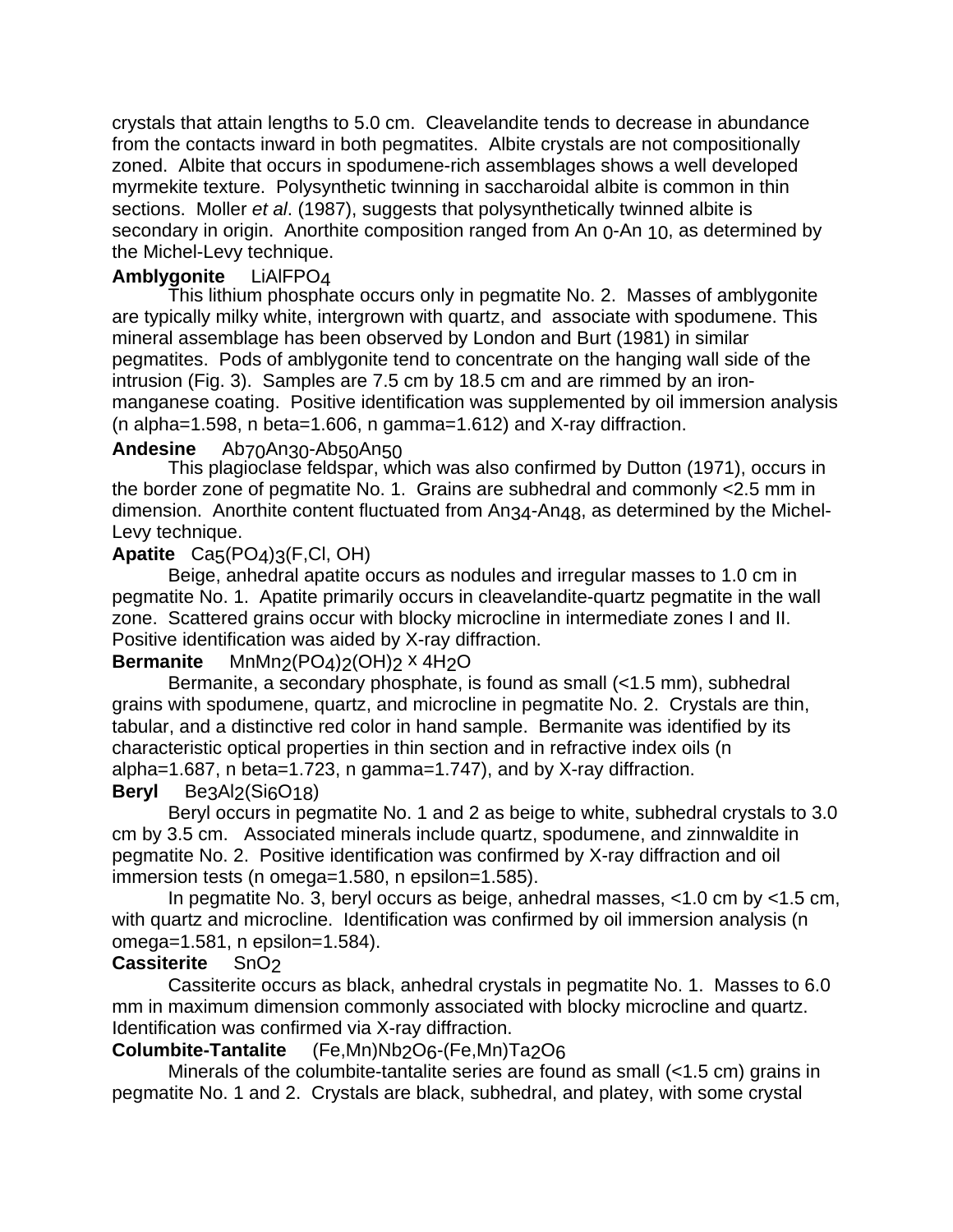faces being striated. Columbite-tantalite increases in abundance toward the center of these pegmatites and is associated with microcline, cleavelandite, and quartz. Saccharoidal albite zones, forming via replacement, contain abundant columbitetantalite, with crystals attaining dimensions of 1.0 cm by 1.5 cm. X-ray diffraction has confirmed the presence of both species. Moderate enrichment in Mn has been detected along with Mn-Ta zoning in individual crystals.

Minerals of the columbite-tantalite series occur as black, subhedral crystals to 2.5 mm in maximum dimension in pegmatites No. 3 and 4. Columbite-tantalite associates with blue elbaite in saccharoidal albite.

# **Cookeite** (Li, Al4)Si3AlO<sub>10</sub>(OH)<sub>8</sub>

Pink to pearly white, euhedral crystals of cookeite occur as single crystals or in clusters from <0.5 mm to 3.0 mm in diameter. Crystals intergrow with rubellite, microcline, and cleavelandite.

# **Elbaite** Na(Li,Al)3Al6B3Si6O27(OH,F)4

Elbaite is a common accessory mineral especially in pegmatite No. 1. Euhedral crystals range in color from pink-blue-green. Crystals average 0.5 cm by 3.0 cm, with rare exceptions being 2.5 cm by 12.0 cm. Abundant pink elbaite occurs in the wall zone but becomes increasingly color zoned in intermediate zones. These crystals are highly fractured with fractures being filled by quartz. Blue elbaite is primarily concentrated in a replacement zone with muscovite and saccharoidal albite.Euhedral crystals 0.3 cm by 1.7 cm and radial clusters are typical in this replacement zone.

Blue elbaite, in pegmatite No. 2, is a common accessory mineral in all zones with the exception of intermediate zone II. Euhedral crystals 0.1 cm by 1.1 cm are most abundant when intergrown with saccharoidal albite.

In pegmatite No. 3 and 4, abundant 1.0 mm by 4.0 mm, euhedral crystals of blue elbaite are found associated with quartz and saccharoidal albite. Elbaite is commonly color zoned with a dark blue outer margin surrounding a light blue core.

# **Epidote** Ca<sub>2</sub>(Al,Fe)Al<sub>2</sub>O(SiO<sub>4</sub>)(Si<sub>2</sub>O<sub>7</sub>)OH

Epidote was reported by Gerla (1988) from pegmatite No. 1, however this occurrence hasn't been varified.

# **Griphite** Na4Ca2(Mn,Fe)8(Al,Fe)4(PO4)12

This primary phosphate mineral occurs as yellow-brown to black, resinous crusts and nodules <1.0 cm in maximum dimension. Griphite is found in association with spodumene, microcline, and quartz in pegmatite No.1 and No. 2. Oil immersion tests aided in identification (n=1.637-1.640).

**Heterosite-Purpurite** (Fe,Mn)(PO4)-(Mn,Fe)(PO4) Minerals of the heterosite-purpurite series are confined to intermediate zone I, in pegmatite No. 2 with spodumene, microcline, and zinnwaldite. Crusts <4.0 mm are generally purple to dark brown in hand sample. Minerals of this solid solution series likely formed from the oxidation of lithiophilite. Heterosite-purpurite displays red to dark red pleochroic colors and is nearly opaque when immersed in refractive index oils. Both end members were identified by X-ray diffraction.

In pegmatite No. 3, heterosite-purpurite is reddish-purple to dull brown and occurs as crusts in fractures or surrounding triphylite nodules. Crusts are predominantly <2.0 cm in any dimension and are abundant along cleavage planes in microcline. The presence of heterosite-purpurite appears to be due to the oxidation of triphylite.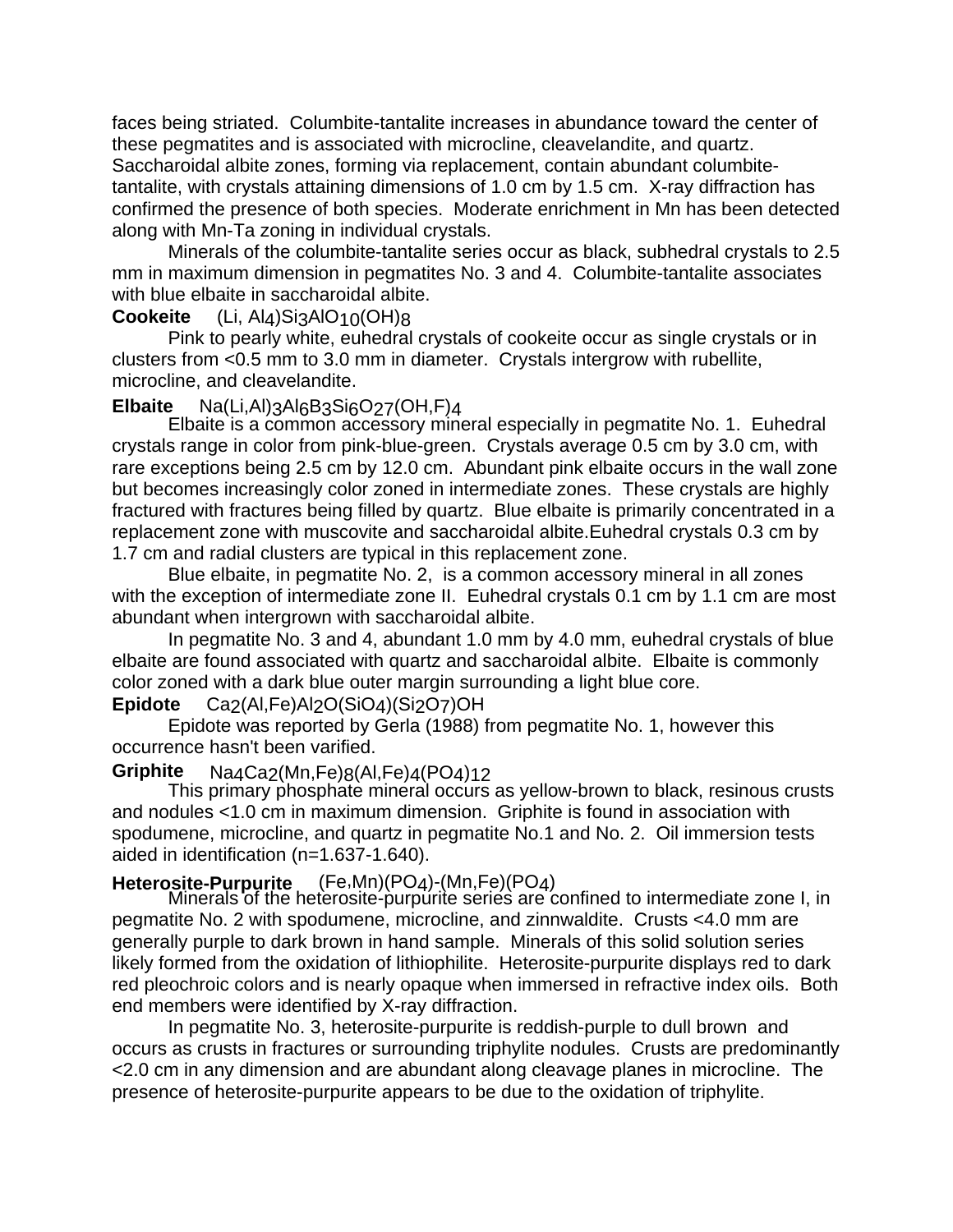# **Hureaulite** H2(Mn,Fe)5(PO4)4x4H2O

Hureaulite occurs as fiberous to powdery, orange to brownish orange, nodules in pegmatite No. 1. Crystals tend to be subhedral and are found in close proximity to lithiophilite. Identification was confirmed via X-ray diffraction.

# **Hyalite** SiO<sub>2</sub> x nH<sub>20</sub>

Hyalite forms thin, colorless coatings on fracture surfaces in both pegmatites. When exposed to short wave ultraviolet light, samples fluoresced brilliant green. Oil immersion analysis aided identification, with n=1.429-1.434 for those samples tested.

# **K-feldspar variety Microcline KAISi3O8**

Microcline is the most abundant mineral in pegmatites No. 1 and 2. Crystals are grey, subhedral, perthitic, and occur in masses that attain dimensions to 1.9 m. Microcline increases in size and abundance from the contact inward in both pegmatites.

Perthitic microcline in pegmatite No. 3 and 4 occurs as dull pink to grey, blocky, subhedral crystals to 12.5 cm. Microcline appears to be the dominant mineral in both pegmatites.

# **Lepidolite** K(Li,Al)<sub>2-3</sub>(AlSi<sub>3</sub>O<sub>10</sub>)(O,OH,F)<sub>2</sub>

Lepidolite occurs exclusively as an accessory mineral in pegmatite No. 1. Euhedral, pink to lilac, single crystals and books range from 0.5 mm-12.0 mm in maximum diameter. All zones contained lepidolite especially intermediate zone II. Identification was confirmed by X-ray diffraction.

# **Lithiophilite** Li(Mn,Fe)(PO4)

Lithiophilite is a primary phosphate mineral that occurs as <3.0 mm honey brown grains in the border and wall zones of pegmatite No. 1, 2, 3, and 4. Alteration of lithiophilite has produced thin black crusts that surround the original mineral. Positive identification was determined by oil immersion methods (n alpha=1.668-1.671, n beta=1.672-1.674, n gamma=1.681-1.684).

# **Loellingite FeAs2**

Loellingite occurs as 2.0 mm by 5.0 mm, elongate, silvery white, anhedral crystals in pegmatite No. 1. Loellingite associates with cleavelandite and and quartz in the outer margins of the pegmatite. Positive identification was enhanced by X-ray diffraction.

# **Montmorillonite (Smectite)** (Na,Ca)(Al,Mg)<sub>2</sub>Si<sub>4</sub>O<sub>10</sub>(OH)xnH<sub>2</sub>O

Montmorillonite occurs as fine-grained nodules to 1.0 cm in pegmatite No. 1. Nodules are white to grey and occur with cleavelandite and microcline. Identification was confirmed by X-ray diffraction.

# **Muscovite** KAI<sub>2</sub>(AISi3O<sub>10</sub>(OH)<sub>2</sub>

Muscovite is present in minute quantities in pegmatite No. 1 as yellow-green, euhedral crystals to 1.0 cm in maximum diameter. Trueman *et al*., (1982) interpreted this type of mica to be characteristic of Be, (Nb, Ta) bearing and spodumene pegmatites. Felty masses of muscovite are common in a replacement unit in pegmatite No. 1 with blue elbaite. Muscovite (2m1 polytype) also occurs as pink masses to 3.5 cm that surround spodumene in pegmatite No. 1.

Light green to yellow, euhedral crystals of muscovite are abundant in 1.0 mm to 6.0 mm clusters in pegmatite No. 3. Muscovite commonly intergrows with blocky microcline.

Silvery white to dirty green muscovite occurs as an accessory mineral with blocky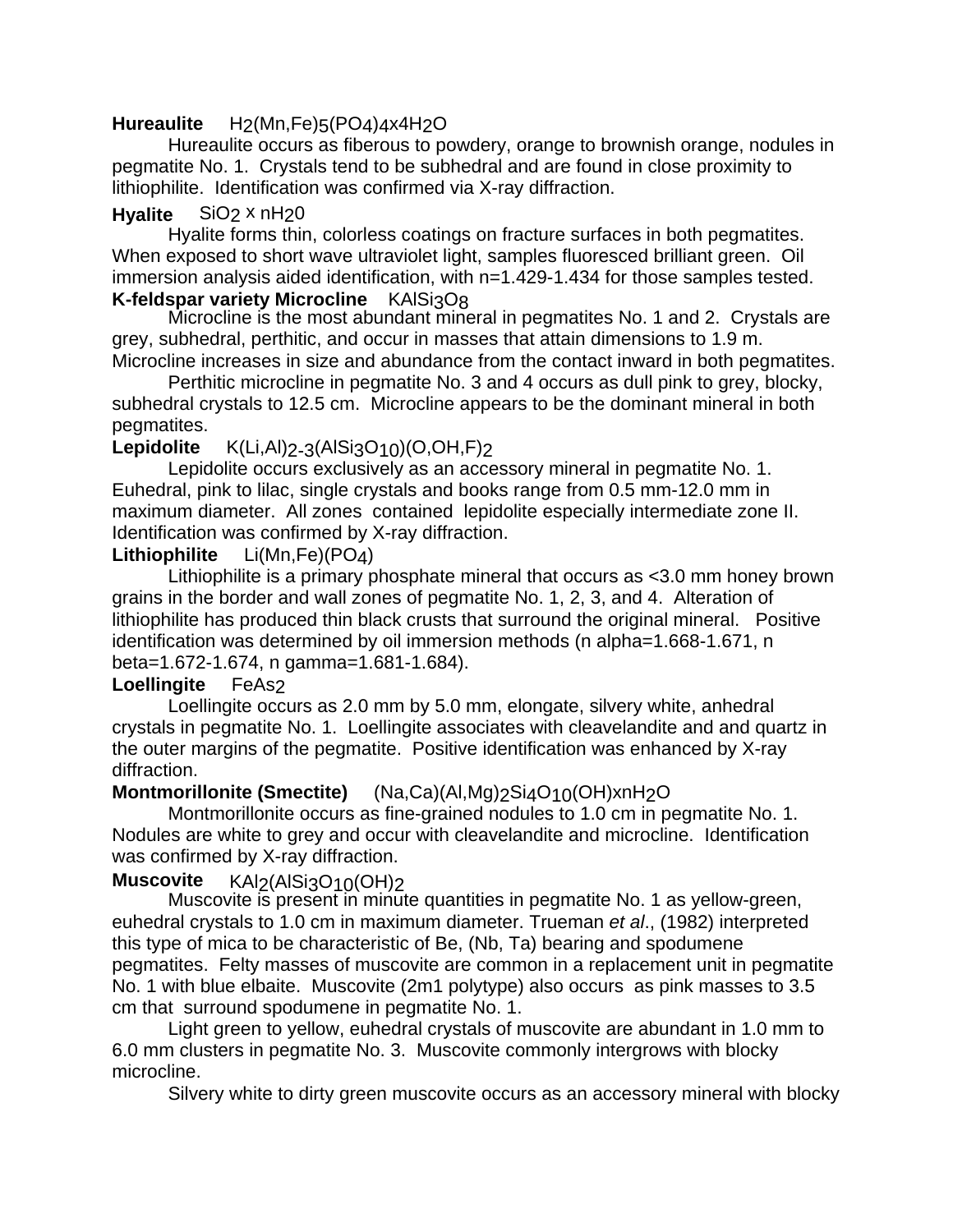microcline in pegmatite No. 4. Euhedral crystals rarely exceed 1.0 cm in dimension. **Pyrite FeS2** 

Pyrite occurs as brassy, euhedral, cubic-shaped crystals in pegmatite No. 3. Pyrite is scarce, but is found imbedded in blocky microcline, with individual crystals ranging from 0.5 mm to 3.5 mm in maximum dimension.

# **Quartz** SiO2

Quartz is typically grey, clear, anhedral is found in all zones of pegmatite No. 1. Theses crystals have a maximum dimension of 20.0 cm. Fine-grained quartz <2.0 mm is associated with microcline in saccharoidal assemblages in albite. Commonly quartz occurs as pods in microcline or as irregular veinlets.

In pegmatite No. 2 quartz is commonly milky-white, anhedral, and occurs as small grains .01 m in the border zone to masses >1.1 m in intermediate zone II. Spodumene, amblygonite, zinnwaldite, and microcline are primarily associated with quartz in this pegmatite.

Grey, anhedral masses of quartz to 6.0 cm are commonly intergrown with microcline in pegmatite No. 3.

Clear to milky quartz is common throughout pegmatite No. 4 as anhedral masses that attain dimensions to 3.0 cm. Quartz commonly intergrows with blocky microcline and saccharoidal albite.

# Schorl Na(Fe,Mn)3Al6B3Si6O27(OH,F)4

Schorl is prevalent in pegmatite No. 2 as black, subhedral, pencil-shaped crystals that vary from 0.3 mm to <1.8 cm in width and attain lengths to 11.5 cm. Radial clusters are commonly found in microcline and cleavelandite.

Subhedral schorl is found with quartz and microcline near contacts of the biotite schist country rock in pegmatite No. 4. Individual crystals are very abundant and attain dimensions to 0.8 cm by 4.5 cm. In replacement assemblages, schorl has been oriented into thin lines. This may represent a crude flow texture. Schorl was also recognized in the biotite schist as 2.0 mm by 3.0 mm euhedral crystals paralleling foliation.

# **Sicklerite** Li(Mn,Fe)PO4

Sicklerite occurs in pegmatite No. 1 as yellow brown to dark brown alteration around lithiophilite. Nodules attain diameters to 9.0 mm. Positive identification was attained by X-ray diffraction.

# **Spessartine** Mn<sub>2</sub>Al<sub>2</sub>Si<sub>3</sub>O<sub>12</sub>

Anhedral spessartine occurs as fractured, salmon pink grains to 1.8 cm in pegmatite No. 1. Microprobe analyses revealed an enrichment in Mn and Y. X-ray diffraction confirmed the identification.

Subhedral crystals of spessartine are red, <0.5 mm, and occur exclusively with albite and zinnwaldite in pegmatite No. 2. The existence of spessartine in an albitezinnwaldite assemblage was observed by Norton (1983) as an unusual feature of the Londonderry pegmatite in Western Australia. Using oil immersion techniques, refractive indicies varied from 1.799-1.801.

Subhedral spessartine is a relatively rare accessory mineral in pegmatite No. 4. Individual crystals are wine red, resinous, and average 3.0 mm in diameter. Spessartine occurs with cleavelandite and is readily identified in thin section.

# **Spodumene** LiAlSi<sub>2</sub>O<sub>6</sub>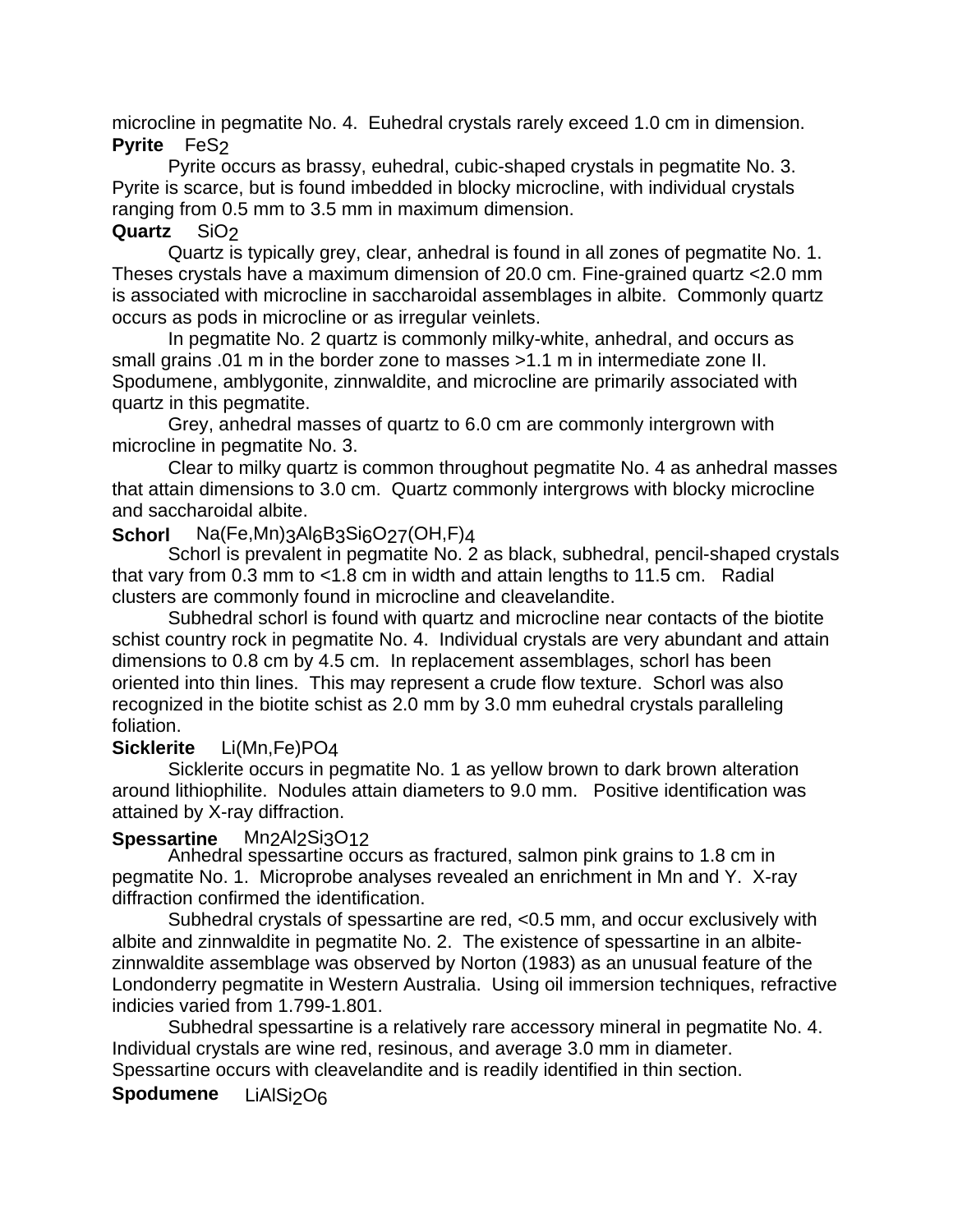Spodumene is present as milky-white to light pink, euhedral crystals that commonly attain widths to 3.5 cm and lengths to 16.5 cm in pegmatites No. 1 and 2. In pegmatite No. 2, one crystal measured 12.5 cm by 55 cm. Samples exhibited an orange fluorescence under short wave ultraviolet light. The presence of kunzite in pegmatite No. 1 suggests a slight enrichment of manganese in the magmatic fluids and a low Fe:Mn ratio (Deer *et al*., 1963). In pegmatite No. 1, few crystals of spodumene have altered to a fine-grained mixture of muscovite.

## **Triphylite** Li(Fe,Mn)(PO4)

In pegmatite No. 1, triphylite occurs as clove brown, highly altered nodules with blocky microcline in intermediate zones I and II.

Triphylite occurs as 4.0 mm by 5.0 mm clove green nodules in blocky microcline in pegmatite No. 3. Numerous nodules have been altered and are enclosed by crusts of heterosite-purpurite. Identification was enhanced by X-ray diffraction.

This primary phosphate occurs as clove brown to dark green nodules in microcline. Larger nodules measure 1.5 cm by 2.0 cm and are surrounded by black alteration rims.

# **Varlamoffite** (Sn,Fe)(O,OH)2

Varlamoffite occurs sparingly in pegmatite No. 1 as dull grey, anhedral grains to 5.0 mm in any dimension. Anhedral crystals occur with cleavelandite and microcline. Varlamoffite was confirmed by X-ray diffraction. An enrichment in tin was confirmed via SEM.

## **Zinnwaldite** K(Li,Al,Fe)3(Al,Si)4O10(OH,F)2

Zinnwaldite occurs as brown-black, euhedral crystals, in small books and single crystals in pegmatite No. 2. Typically crystals are <4.5 mm in width and associate with beryl, spodumene, and quartz. Identification was enhanced by oil immersion techniques (n alpha=1.550, n beta=1.578, n gamma=1.581).

## PEGMATITE ZONATION

The definition of zones in each pegmatite was difficult to accuratly assess due to either the lack of outcrop or the lack of a definitive third dimension (depth). Therefore, only the zones in pegmatites No. 1 and 2 will be described. The description of mineral assemblages in each zone will be in part based on the observations and revisions made by Norton (1983).

Pegmatite No. 1 consists of five texturally and mineralogically distinct zones and one replacement body. The sequence of mineral assemblages from the contacts inward are: Border zone (cleavelandite, quartz), Wall zone (microcline, quartz), Intermediate zone I (quartz, microcline, cleavelandite, spodumene), and Intermediate zone II (lepidolite, cleavelandite, quartz, microcline) which is separated from the main dike by a schist xenolith. A replacement unit exists near the southern portion of the pegmatite, and consists of saccharoidal albite, muscovite, and quartz. Contacts between zones are very sharp in areas but become obliterated by secondary albitization.

The border zone (cleavelandite, quartz) is the outermost zone which contacts the quartz muscovite schist. This zone varies in width from 1.5 cm to 6.0 cm. Mineral grains are anhedral to subhedral with sizes ranging from 0.1 mm-2.0 cm. At the schistpegmatite contact, <0.8 mm radial clusters of blue elbaite are common features. Anorthite content in plagioclase ranged from An12-An48. Muscovite is sparse in this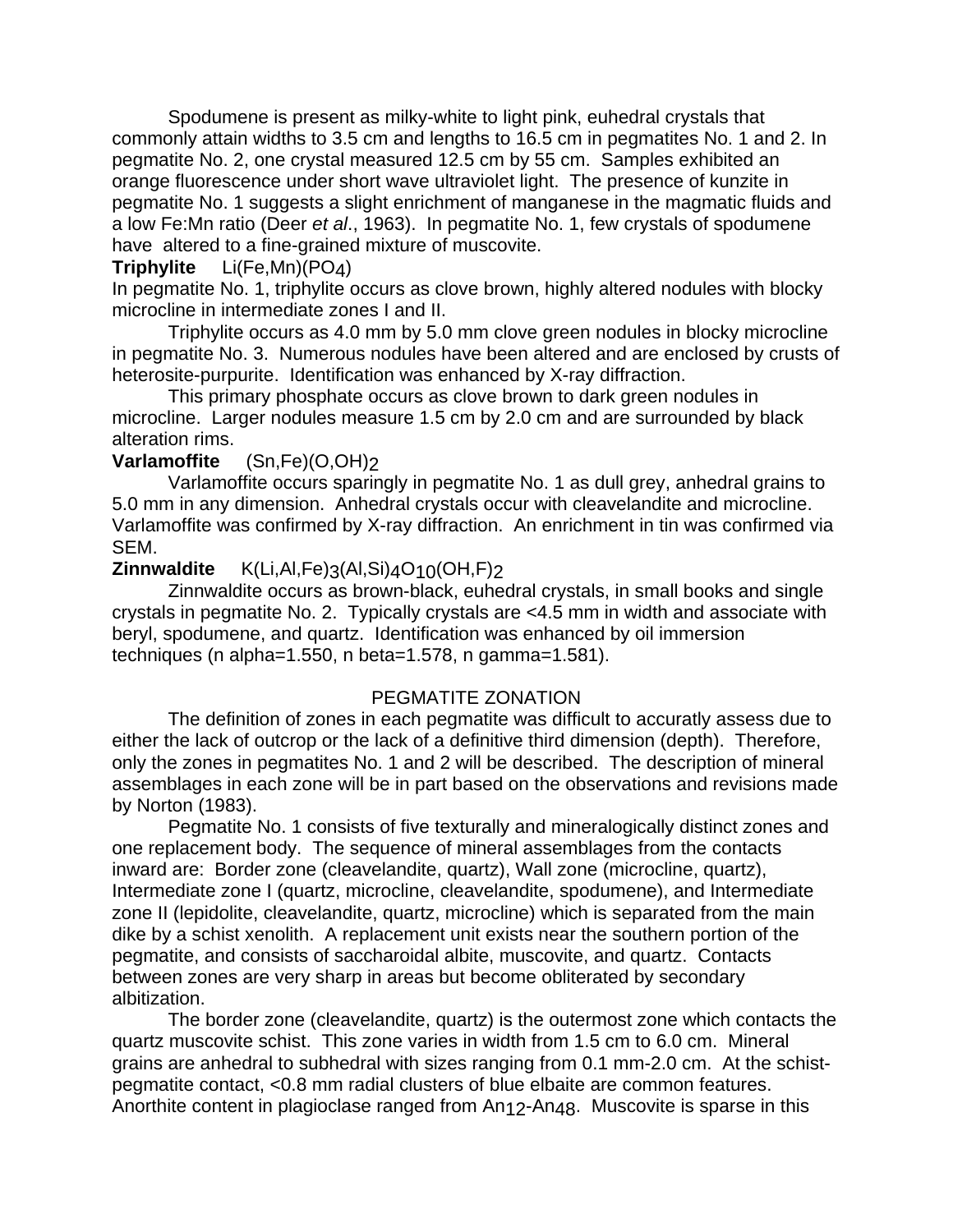assemblage with lithiophilite and fine grained lepidolite being notable accessories. Columbite-tantalite mineralization was noted, but grains were tiny (<0.4 mm). Numerous euhedral, pink elbaite crystals are oriented perpendicular to the contacts forming a distinctive comb structure (Fig. 4). This feature occurs primarily in the northern exposure of the pegmatite. Trueman *et al*., (1982) suggest the presence of pink elbaite is indicative of increased Li, Rb, Cs potentials.

The wall zone (microcline, quartz) consists primarily of subhedral microcline with minor amounts of anhedral quartz. Quartz grains are small (<3.5 cm), while microcline crystals may attain 16.0 cm in maximum dimension. Cleavelandite (An6-An10) occurs sparingly as saccharoidal masses. Columbite-tantalite, griphite, lithiophilite, elbaite, and lepidolite are accessory minerals. Muscovite is nearly absent in this zone. Large crystals of elbaite (2.5 cm x 12.5 cm) are found in the southern section of the pegmatite. Columbite-tantalite is present with blocky microcline and saccharoidal albite throughout the assemblage. Grains <1.0 mm are common with some grains measuring 4.0 mm by 4.0 mm.

Intermediate zone I (quartz, microcline, cleavelandite, spodumene) appears to have the most significant columbite-tantalite mineralization with the exception of the replacement unit. Mineral grains range in size from 0.5 mm to 45.0 cm with crystals being subhedral to euhedral in form. Anorthite content fluctuated from An4-An9. Common accessory minerals include pink/blue zoned elbaite, griphite, beryl, and lepidolite. Spodumene comprises approximately 20 % of this assemblage and is the primary lithium mineral in the zone. Phosphate mineralization is prevalent in and along fractures in blocky microcline. Columbite-tantalite grains (<2.0 mm) are commonly found associated with microcline and saccharoidal albite.

Intermediate zone II (lepidolite, cleavelandite, quartz, microcline) forms an offshoot from the main dike and outcrops in the southern margin of the exposure (Fig. 4). Blue elbaite and columbite-tantalite are accessory minerals. Columbite-tantalite mineralization is confined to fine grained saccharoidal albite areas. These grains are numerous but are commonly <1.0 mm. The entire zone is characterized by a textural banding that is parallel to the contacts. Duke *et al*., (1988) termed millimeter scale layers, within the textural banding, as line rock. Individual layers are 1-34 mm in width. The formation of line rock is attributed to modal variations of tourmaline, quartz, and feldspars (Duke *et al*., 1988).

A replacement body that contains abundant blue elbaite, felty textured muscovite, and saccharoidal albite is found to be replacing portions of the wall and border zones (Fig. 4). Radial clusters of blue elbaite (<4.5 cm in diameter) are a striking feature of this unit. According to Moller *et al*., (1987), the presence of monomineralic, felty muscovite (<2.0 mm) and saccharoidal albite signifies the assemblage as being a replacement body. The abundance of columbite-tantalite in combination with saccharoidal albite suggest this unit may have the most potential for economic Ta-mineralization at depth.

A zone that outcrops several meters east of the main pegmatite consists of microcline, quartz, muscovite, blue elbaite, and spessartine (Fig. 2). This zone doesn't correlate with any exposed assemblage within the main portion of the dike. Likely, at depth this zone joins with the main portion of the intrusion.

Pegmatite No. 2 is comprised of five distinct zones (Fig. 3). These zones are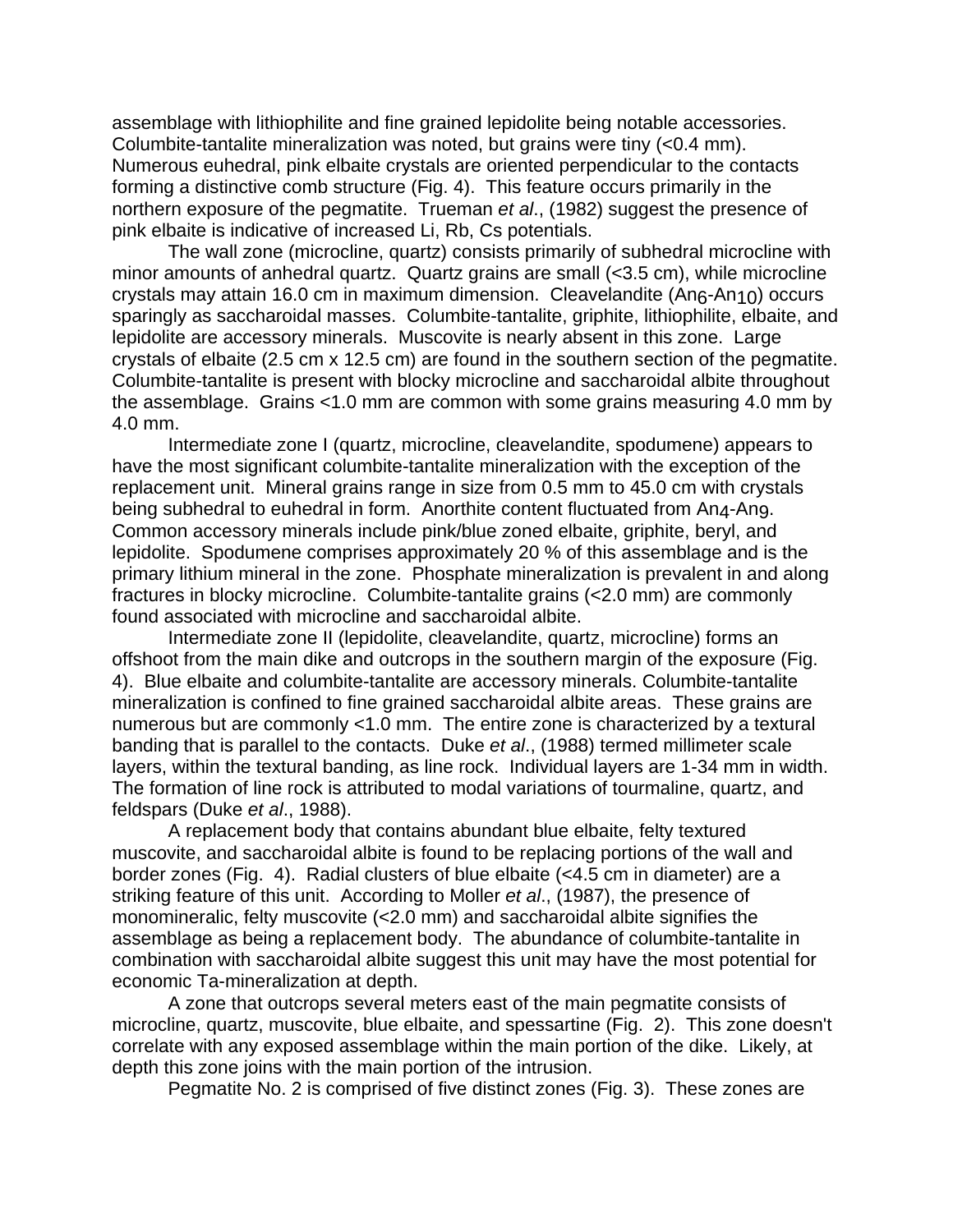based on field observation and thin section analysis. The sequence of zones from the contacts inward are: Border zone (cleavelandite, quartz), Wall zone (microcline, quartz, cleavelandite), Intermediate zone I (microcline, cleavelandite, quartz), Intermediate zone II (quartz, microcline, cleavelandite, spodumene), and Intermediate zone III (quartz, amblygonite). The pegmatite-amphibolite contact is well defined but is somewhat irregular in shape. Contacts between mineral assemblages are commonly sharp and well exposed.

The border zone (cleavelandite, quartz) is the outermost assemblage in pegmatite No. 2. The width of this assemblage varies from 5.0 cm to 12.5 cm. Quartz grains are anhedral with plagioclase (cleavelandite) grains being subhedral. Individual grains tend to be <4.0 cm in maximum dimension. Lath-shaped crystals of cleavelandite are oriented perpendicular to the pegmatite-amphibolite contacts. Anorthite content in plagioclase ranged from An<sub>6</sub>-An<sub>10</sub>. Common accessory minerals include schorl and white mica. Subhedral schorl crystals (0.5 cm by 11.5 cm in maximum dimension) are abundant and occasionally occur as radial clusters. Schorl is oriented perpendicular to contacts of pegmatite and amphibolite xenolith. Near the southern end of the outcrop, schorl crystals are aligned parallel to country rock contacts, similar to a flow texture. Euhedral muscovite crystals are sparse and do not exceed 4.0 mm in width. Columbite-tantalite mineralization was lacking in this assemblage.

The wall zone (microcline, quartz, cleavelandite, spodumene) consists of large (>0.6 m in maximum dimension) subhedral microcline, with minor amounts of anhedral quartz, saccharoidal albite, and subhedral cleavelandite. Anorthite content of plagioclase ranged from An5-An9. This assemblage varies from 0.2 m to 1.8 m in width. The contact between the wall zone and border zone marks a distinct increase in grain size and a decrease in cleavelandite content. Quartz and cleavelandite are typically <1.5 cm in maximum dimension. Accessory minerals include schorl, heterosite-purpurite, zinnwaldite, and minor amounts of columbite-tantalite.

Intermediate zone I (Cleavelandite, microcline, quartz) is composed of blocky microcline, lath-shaped cleavelandite, and anhedral quartz. Schorl, zinnwaldite, and heterosite-purpurite are common accessory minerals. Schorl forms a distinct comb structure around an amphibolite xenolith near the southern portion of the exposure Fig. 6). Anorthite content from the cleavelandite ranged from An0-An8. The exposed portion of this zone occurs near the southern end of the exposure.

Intermediate zone II (quartz, microcline, cleavelandite, spodumene) consists of anhedral quartz intergrown with subhedral microcline and cleavelandite. Anorthite content in plagioclase varied from Ano-Ano. This zone hosts a diverse suite of accessory minerals which include beryl, amblygonite, zinnwaldite, columbite-tantalite, bermanite, spessartine, and blue elbaite. Beryl occurs as subhedral masses to 5.5 cm in maximum dimension. Columbite-tantalite increases in both size and abundance in this assemblage. However, grains are relatively <4.0 mm x 3.0 mm. In the northern portion of the exposure, schorl is oriented perpendicular to the pegmatite/amphibolite contact. This zone and associated mineral assemblage outcrops again in a roadcut (State Hwy. 101) approximately 1100 ft. (111.75 m) northwest along strike of pegmatite No. 2.

Intermediate zone III (quartz, amblygonite) is <1.1 m in width and is composed of white to grey anhedral quartz. This assemblage is exposed only near the southern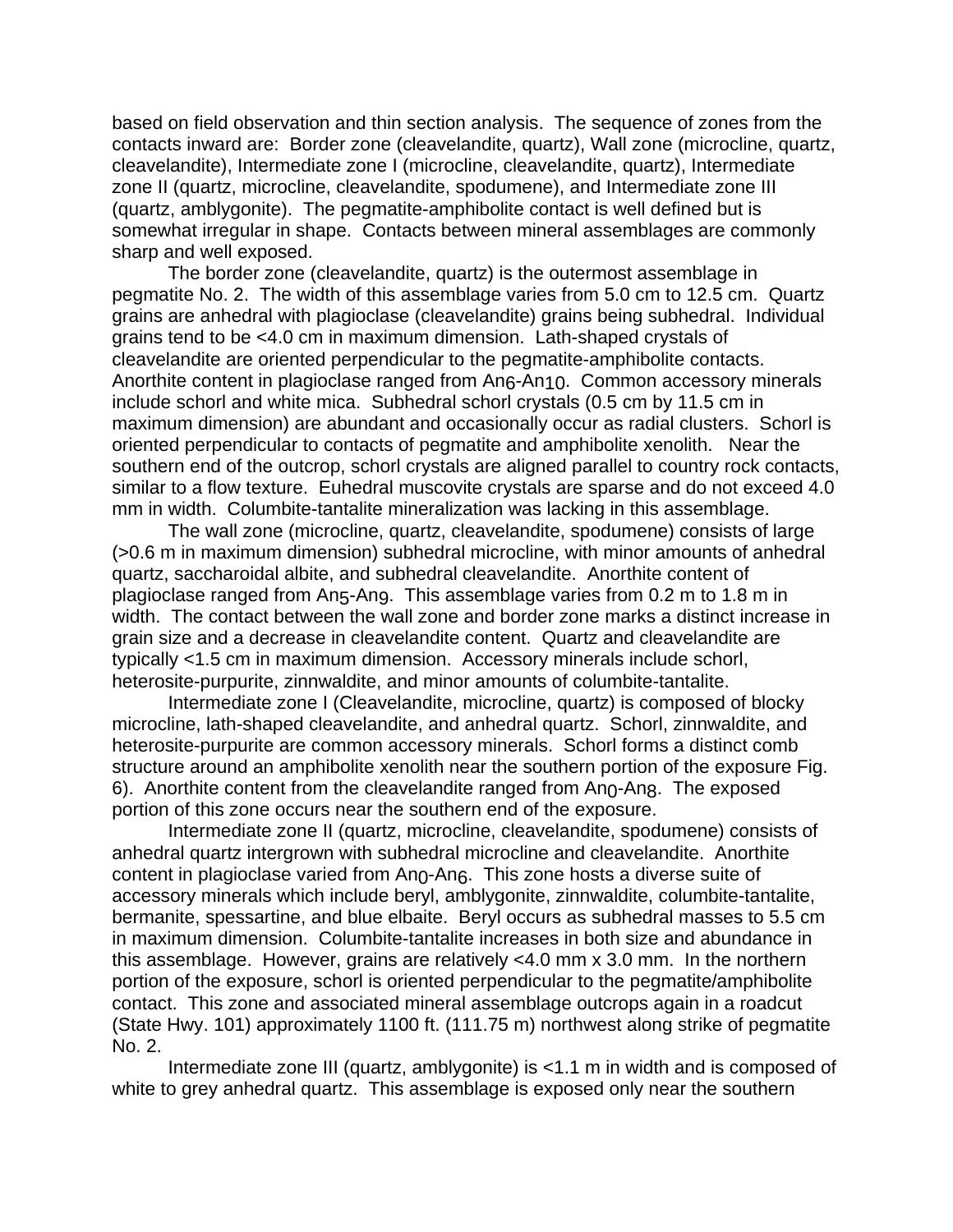margin of the outcrop. Pods of amblygonite are abundant with minor amounts of lathshaped spodumene (Fig. 5). Columbite-tantalite mineralization was not observed in this assemblage.

## **GEOCHEMISTRY**

Geochemical analyses were used to investigate the accumulation of lithophile elements and identify the degree of fractionation in each intrusion. Pegmatites were also evaluated for their potential to host economic tantalum mineralization. Geochemical data from the four pegmatites was compared to findings and interpretations of Moller *et al*., (1987), Cerny *et al*., (1985), and Cerny *et al*., (1988). A total of 22 samples consisting of K-feldspar or muscovite were analyzed. Outcrop samples were selected for testing, with float pieces being ignored. Moller *et al*., (1987), stated that primary white mica was the most informative mineral in assessing the Ta-mineralization in pegmatites. Primary white micas are sparse in all pegmatites; therefore, only one primary white mica sample was tested from pegmatite No. 1. All sampled K-feldspars were microcline. Based on the findings of Trueman *et al.*, (1982), only similar, well exposed zones were sampled from the individual pegmatites.

In pegmatite No. 1, six samples of K-feldspar and three muscovite samples were analyzed. These samples represent the border, intermediate zones I and II, and a replacement assemblage. Six K-feldspar samples were analyzed from intermediate zone I and II in pegmatite No. 2. Four intermediate zone K-feldspars from pegmatite No. 3 and one sample from pegmatite No. 4 were analyzed from a blocky microcline assemblage.

Samples consisted of 10.0 g of finely powdered material that was sieved for size uniformity. Elemental concentrations were determined by neutron activation analysis by Bondar-Clegg and Company Ltd. Vancouver, British Columbia. Geochemical data appears in Table 1.

These pegmatites display extreme enrichment particularly in Rb and Cs (Fig. 6). Rb values tend to increase with increased fractionation of Cs. Low to moderate values for Ta were recorded. Extreme enrichment in Cs and Ta occur in metasomatic replacement bodies. K/Rb ratios range from 5.59 to 19.79 (Fig. 7). Higher K/Rb Values (14.77-19.79) are characteristic of mineralogically simple pegmatites (No. 3 and 4). Low K/Rb values (5.59-13.56) indicate highly fractionated pegmatites like No. 1 and 2. In figure, K-feldspar K/Rb vs. Cs values are lower than the Hagendorf-Sud pegmatite and the Rush Lake pegmatite group and plot near the Bernic Lake pegmatite group (Moller *et al*., 1987). The highly mineralized, tantalum-rich Tanco pegmatite displays extremely low K/Rb vs. Cs values and plots below values from this study (Fig. 8). Pegmatites spreading from a common source increase in textural diversification with progressive fractionation and enrichment in rare-elements. This scenario appears to be true as pegmatites eminate from the Bush Lake Granite.

Three white mica samples were analyzed from pegmatite No. 1. Two samples from a saccharoidal albite unit possessed high concentrations of Rb, Cs, Ta, and Sc. According to the criteria of Moller *et al*., (1987), these samples were judged to be secondary in origin. Within this replacement body, chemical data revealed an increase in Fe, Ta, Rb, Cs, Sc, Br, and Sb. Moller *et al*. (1987) found metasomatic replacement assemblages hosted the most economically important Ta<sub>2</sub>O<sub>5</sub> mineralization.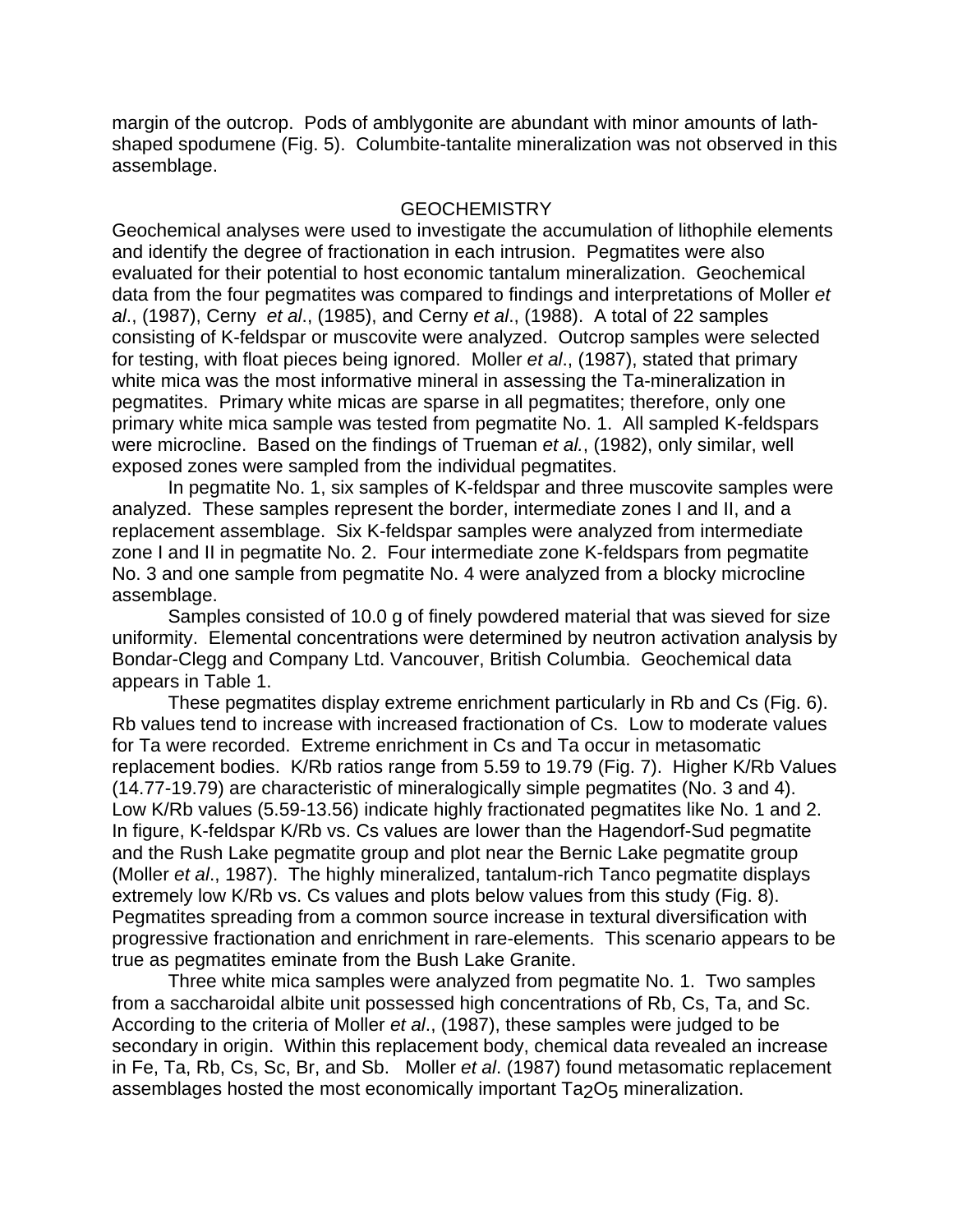Replacement units were observed in these pegmatites, but none with the proportions comparable to economic tantalum pegmatites (ie. Tanco, Harding, Wodgina, Witkopie).

# **CONCLUSION**

Two pegmatite dikes (No. 1 and 2) in Florence County, Wisconsin, display similar chemical characteristics to those pegmatites that host economic Ta-mineralization. These pegmatites have complex mineral assemblages and show signs of replacement. All pegmatites have been enriched in B, Cs, Be, Li, P, Rb, and contain columbitetantalite mineralization. Rb-Cs concentrations were generally high in all samples, especially those secondary white micas. Moderate (>20 ppm) Ta concentrations were detected in less than half of the samples tested. Again, Ta values were highest in areas where secondary replacement had occurred. According to the K-feldspar geochemistry, these pegmatites likely don't host economic tantalum mineralization. ACKNOWLEDGEMENTS

The author wishes to thank Drs. W. S. Cordua, I. S. Williams, R.W. Baker, P. Cerny; and Dr. B. A. Brown for help with geologic interpretation and the critical review of this manuscript. X-ray diffraction and SEM was performed by S. W. Bailey at UW-

Madison. Ion microprobe analyses were performed by Dr. B. Murray at UW-River Falls. Geochemical analyses were funded by a grant from the Wisconsin Geological and Natural History Survey. Thanks are also due to Theresa Bodus, Matthew Hobson, Lori Key, and Jill Rosenberg.

# REFERENCES CITED

Cain, J.A., 1962, Precambrian granite complex of northeastern Wisconsin [Ph.D. thesis]: Evanston, Northwestern University, 122 p.

Cerny, P., Trueman, D.L., Ziehlke, D.V., Goad, B.E., and Paul, B.J., 1981, The Cat Lake-Winnepeg River and the Wekusko Lake pegmatite field, Manitoba: Man. Min. Res. Div. Geo. Rept. ER80-1, p. 216.

Cerny, P., 1982a, Anatomy and classification of granitic pegmatites, *in*, Cerny, P., ed., Granitic pegmatites in science and industry: MAC Short Course Handbook, v. 8, p. 1-39.

Cerny, P., 1982b, Petrogenesis of granitic pegmatites, *in*, Cerny, P., ed., Granitic pegmatites in science and industry: MAC Short Course Handbook, v. 8, p. 405-461.

Cerny, P. and Meintzer, R.E., 1988, Fertile granites in the Archean and Proterozoic fields of rare-element pegmatites: crustal environment, geochemistry, and petrogenetic relationships, *in*, Taylor, R.P.and Strong, D.F.,eds., Recent advances in the geology of granite related mineral deposits, The Canadian Institute of Mining and Metallurgy, sp. pub. 39, p. 170-206.

Cummings, M.L., 1978, Metamorphism and mineralization of the Quinnesec Formation, northeastern Wisconsin [Ph.D. thesis]: Madison, Univ. of Wisconsin, 190 p.

Davis, C.B., 1977, Geology of the Quinnesec Formation in southeastern Florence County, Wisconsin [M.S. thesis]: Milwaukee, Univ. of Wisconsin, 133 p.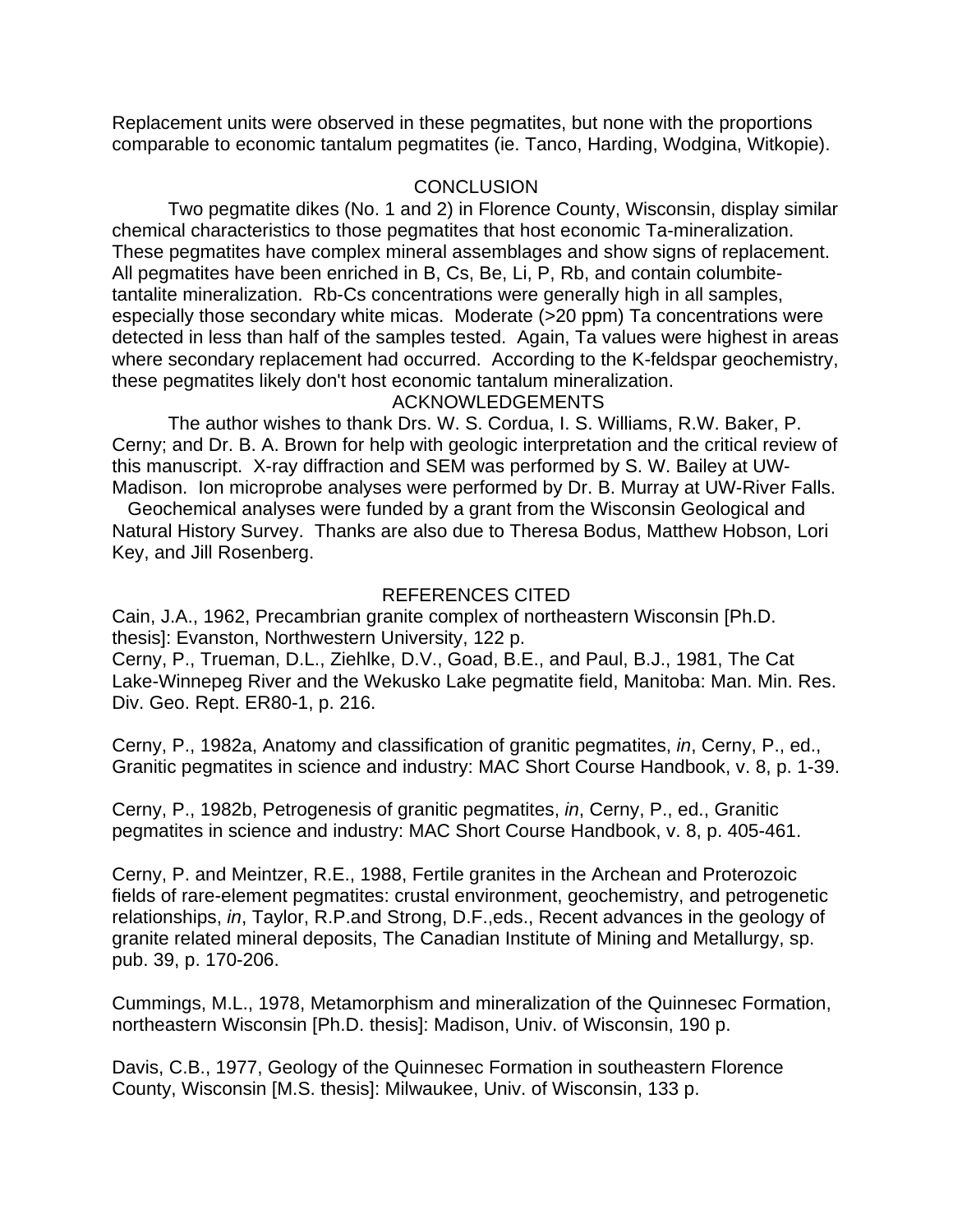Deer, W.A., Howie, R.A., Zussman, J., 1963, Rock Forming Minerals: v. 2, p. 92-98.

Duke, E.F., Redden, J.A., and Papike, J.J., 1988, Calamity Peak layered granitepegmatite complex, Black Hills, South Dakota: Part 1. Structure and emplacement: GSA Bulletin, v. 100, p. 825-840.

Dutton, C.E., 1971, Geology of the Florence area, Wisconsin and Michigan: U.S. Geol. Prof. Paper 633, 53 p.

Falster, A.U. and Simmons, W.B., 1988, Fillowite, lithiophilite, heterosite-purpurite, and alluadite-varulite group minerals from a pegmatite in Florence County, Wisconsin: Rocks and Minerals, v. 63, #6, p. 455.

Falster, A.U. and Simmons, W.B., 1989, Rhodizite formation in a Cs-Rb-B-Mn enriched pegmatite in Wisconsin [abs.]: GSA Abstracts with Programs, v. 21, #6, p. A119.

Froelich, A.J., 1953, The geology of a part of the Wisconsin granite-Quinnesec greenstone complex [M.S. thesis]: Columbus, Ohio State Univ., 62 p.

Gerla, P.J., 1988, Occurrence of a heterogenous pegmatite in Florence County, Wisconsin: Wisconsin Geological and Natural History Survey, Open file report 88-4, p. 1-13.

Jolliff, B.L., Papike, J.J., and Shearer, C.K., 1986, Tourmaline as a recorder of pegmatite evolution: Bob Ingersol pegmatite, Black Hills, South Dakota, American Mineralogist, v. 71, p. 472-500.

Koehler, S.R., 1989, A possible Ta-bearing province in Florence County, Wisconsin [abs.]: GSA Abstract with Programs, v. 21, #4, p. 39.

London, D. and Burt, D.M., 1981, Preliminary experimental results in the system LiAlSiO4-SiO2-H2O: Yearbook Carnegie Inst. Washington, v. 80, p. 341-345.

Moller, P. and Morteani, G., 1987, Geochemical exploration guide for tantalum pegmatites: Econ. Geo. v. 82, p. 1888-1897.

Moore, P.B., 1973, Pegmatite phosphates: descriptive mineralogy and crystal chemistry: Mineralogical Record, 4, p. 103-130.

Norton, J.J., 1983, Sequence of mineral assemblages in differentiated granitic pegmatites: Econ. Geo., v. 73, p. 854-874.

Sims, P.K., Peterman, Z.E., and Schulz, K.J., 1984, Dunbar Gneiss-granitoid dome, *in*, Sims, P.K., Schulz, K.J., and Peterman, Z.E., Guide to the geology of the early Proterozoic rocks in northeastern Wisconsin: 13<sup>th</sup> Annual Institute on Lake Superior Geology, Field trip guidebook 1, p. 1-23.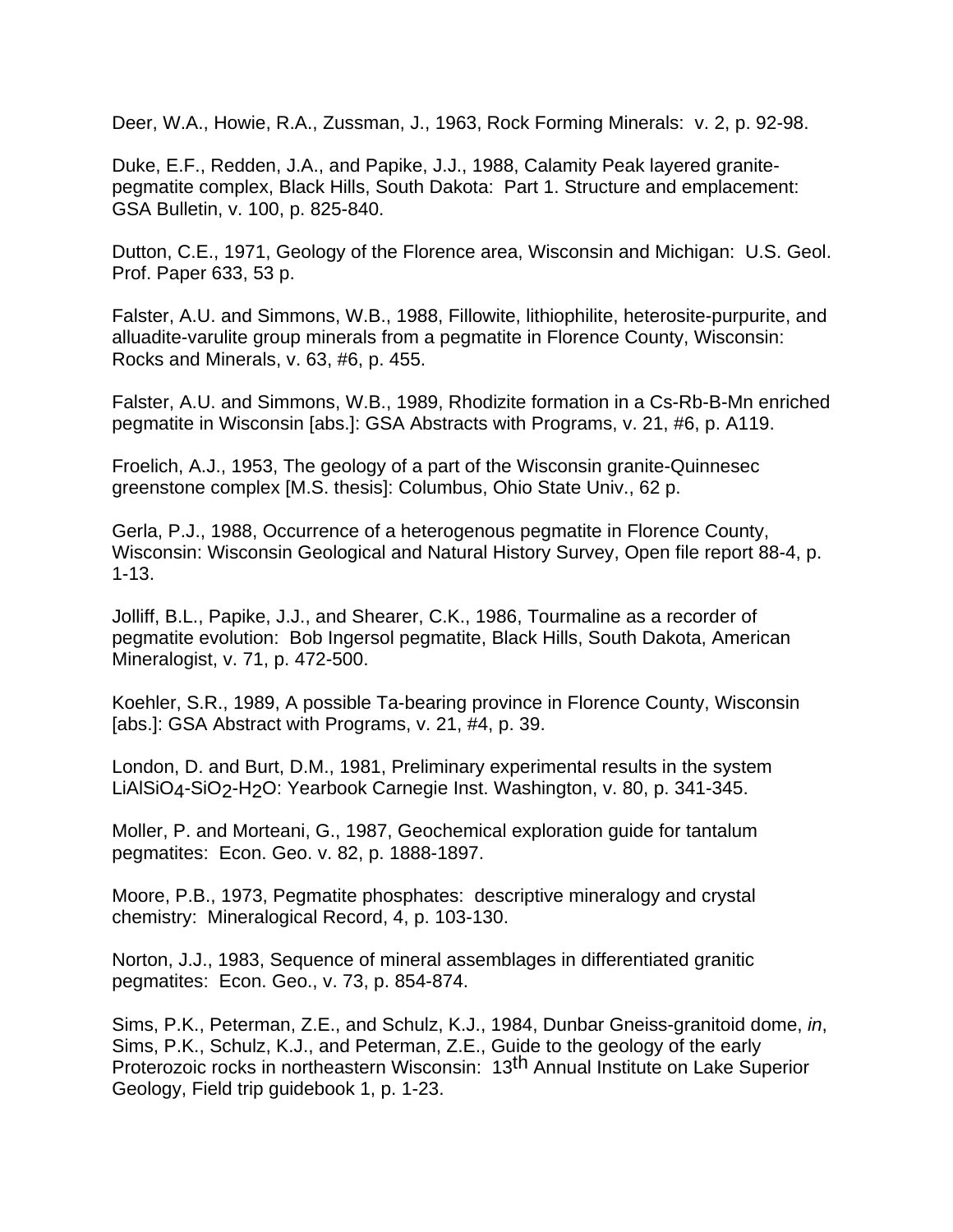Trueman, D.L., and Cerny, P., 1982, Exploration for rare-element granitic pegmatites, *in* Cerny, P., ed., Granitic pegmatites in science and industry: MAC Short Course Handbook, v. 8, p. 463-493.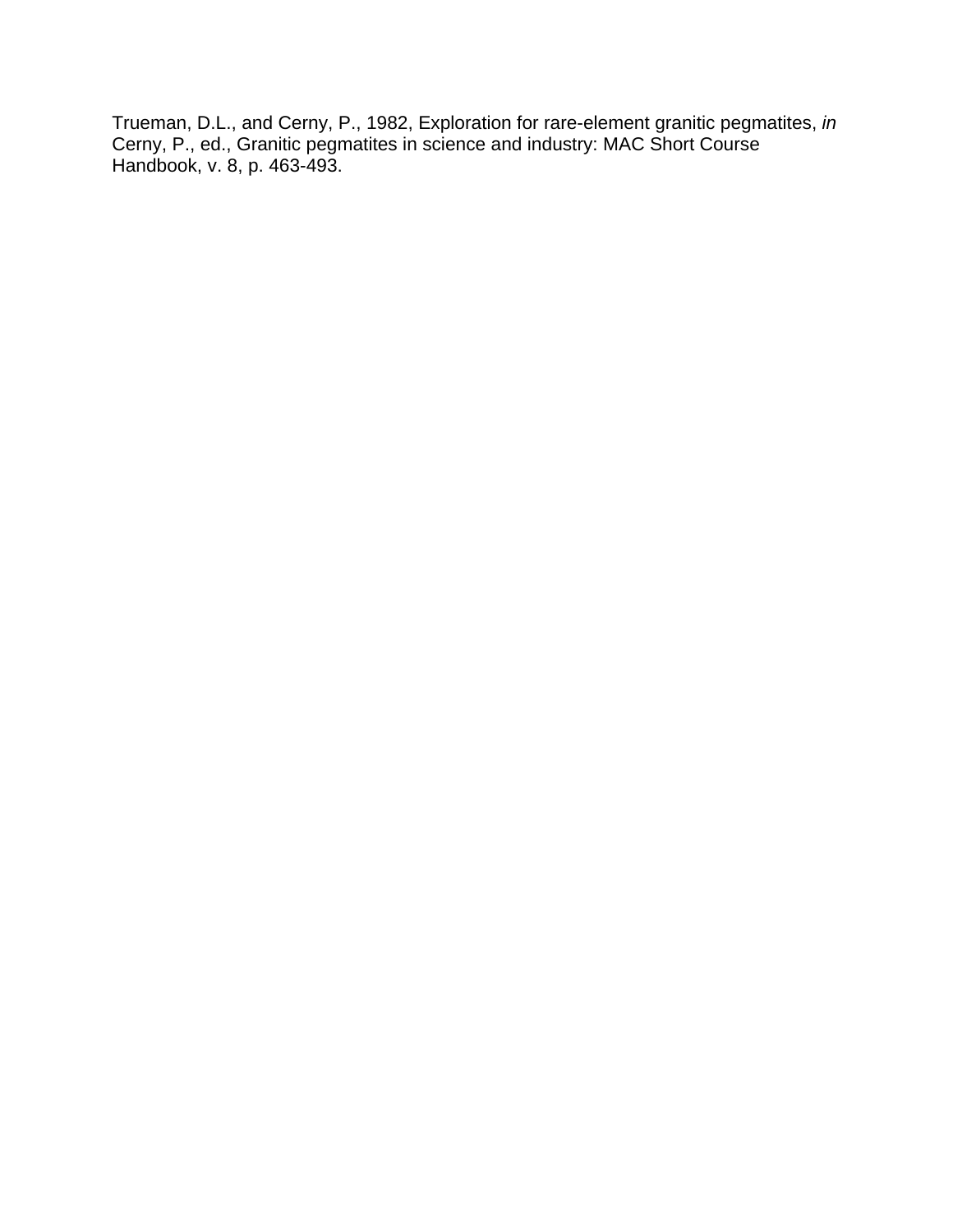

Figure 1. Geologic map of the study area showing outcrops, foliation trends, and<br>pegmatite/granite dikes (revised from Dutton,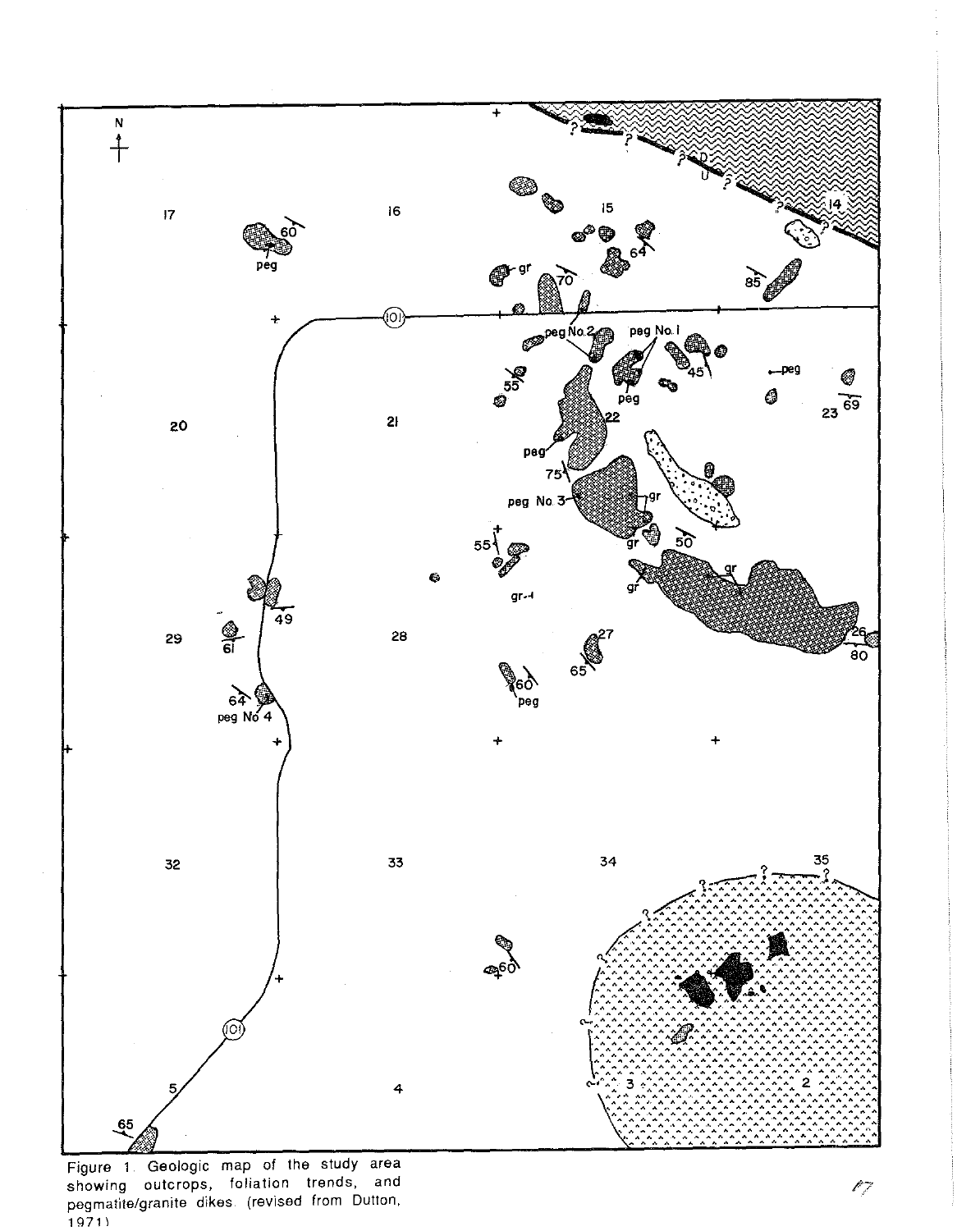### EXPLANATION



Intrusive rocks gr, granite dike peg, pegmatite dike



Michigamme Slate bmq, quartzitic conglomerate (dark indicates outcrop)



Bush Lake Granite Biotite granite, locally grades into pegmatitic granite and pegmatite (dark indicates outcrop)



Quinnesec Formation Mafic and felsic metavolcanic and metasedimentary rocks (stipple indicates outcrop)

- Contact, dashed where inferred

Probable fault

D. downthrown side

U, upthrown side

**57\** Strike and dip of foliation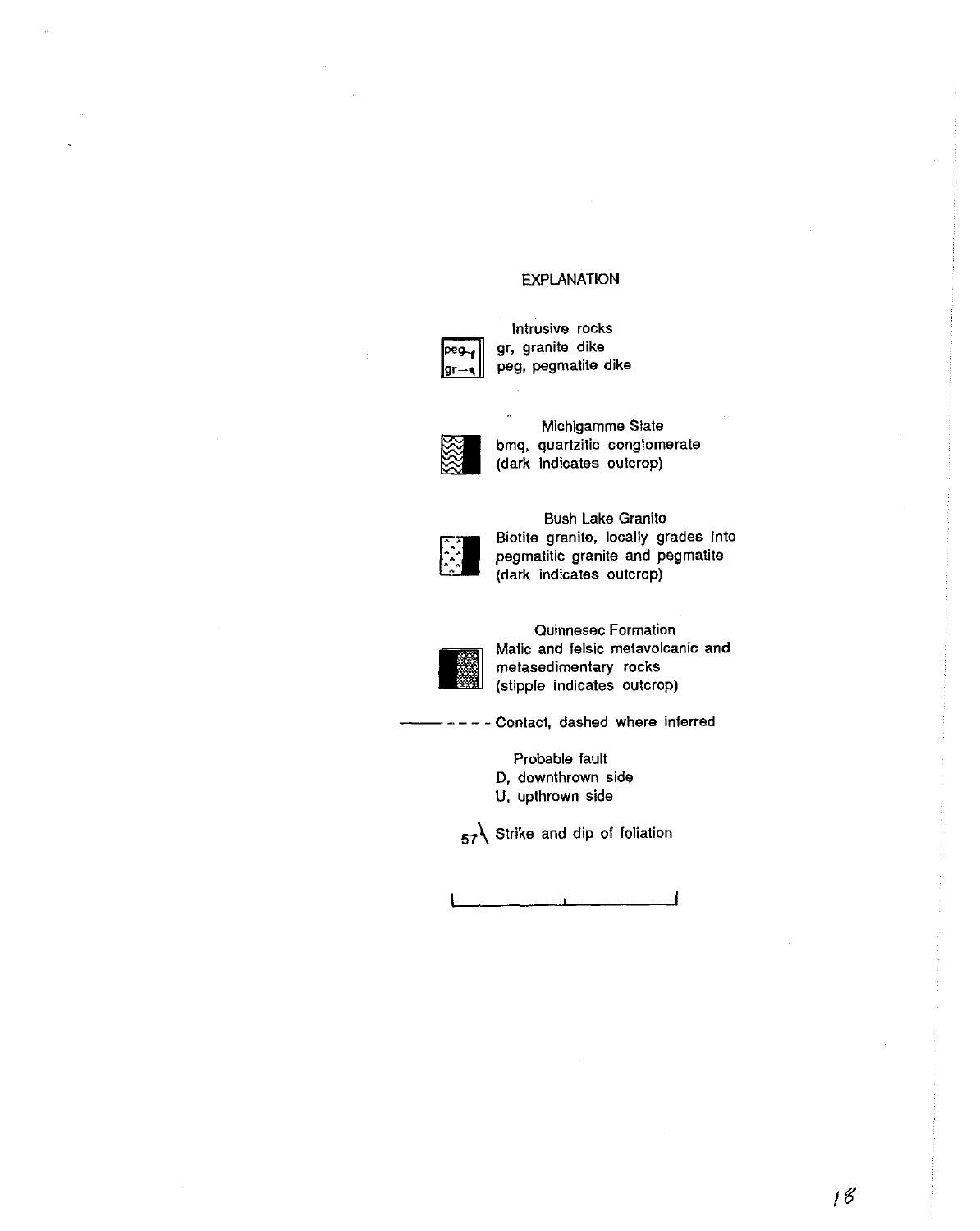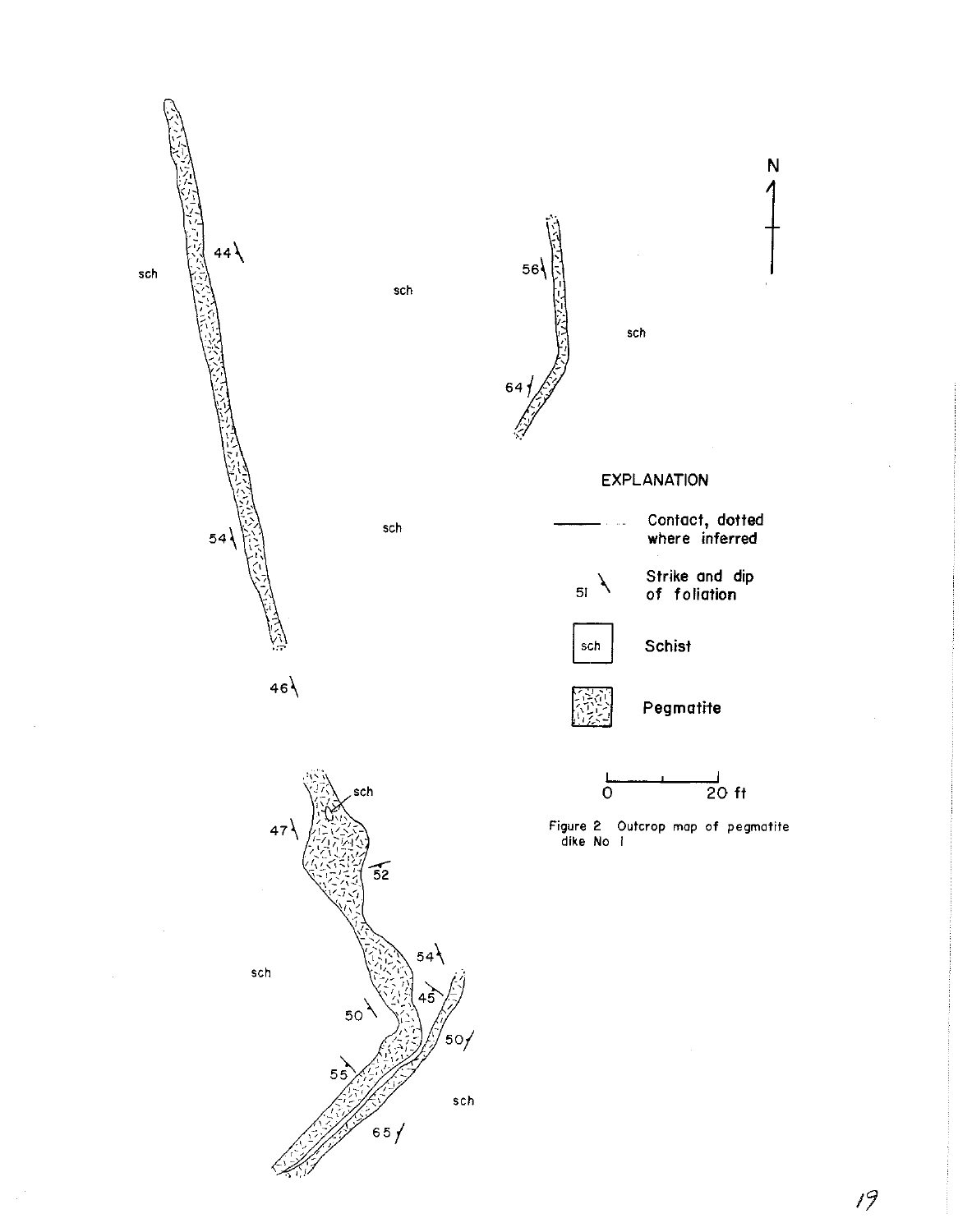

Figure 3. Outcrop map of pegmatite No. 2 showing strike and dip of country rock and pegmatite zonation

 $\frac{1}{67}$ 

 $\lvert$ amp $\lvert$ 

E

 $\sqrt{\frac{1}{2}}$ 

 $\sqrt{2}$ 

 $\pmb{\sigma}$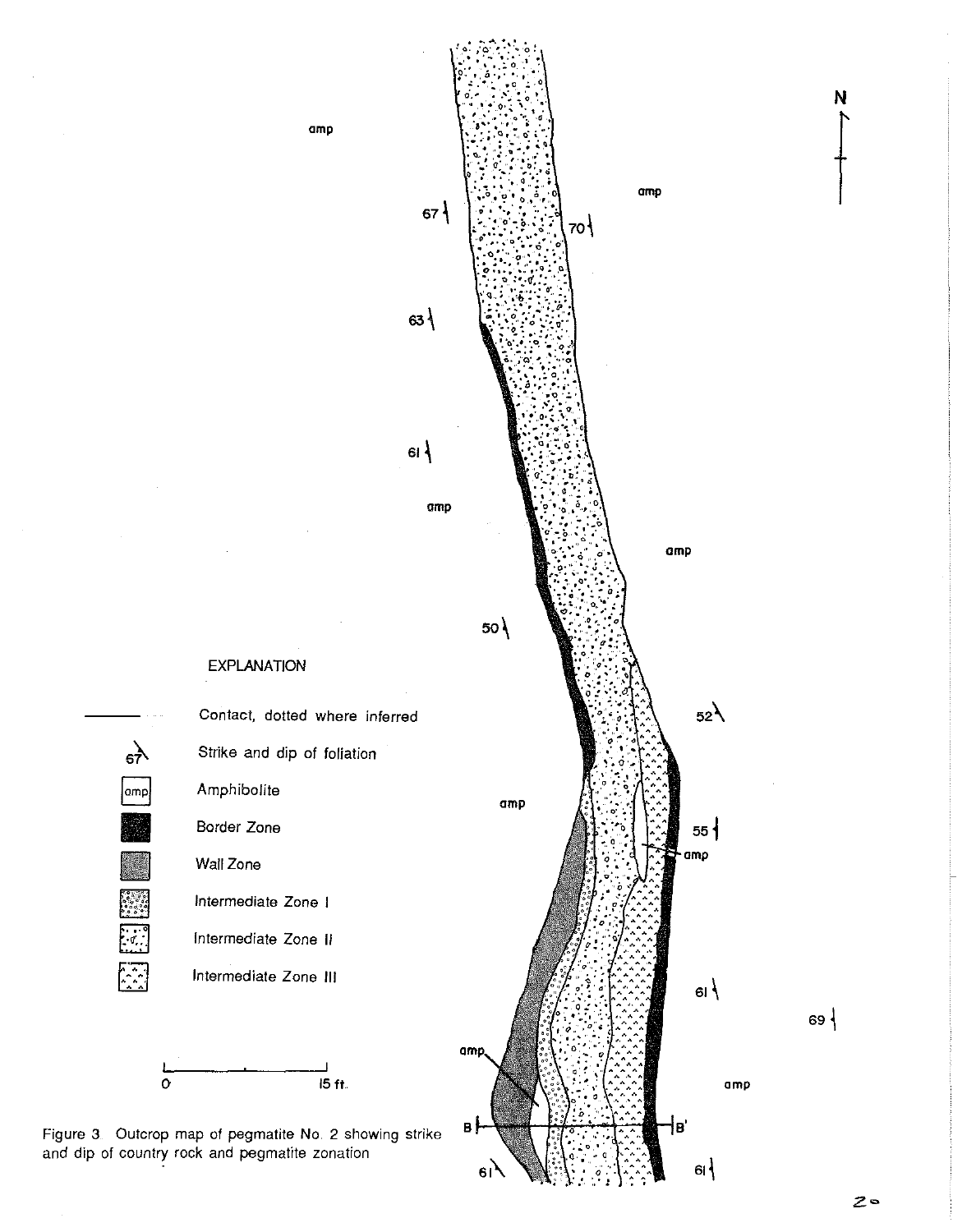

## EXPLANATION



 $\sim$  ift



 $\boldsymbol{z}$  /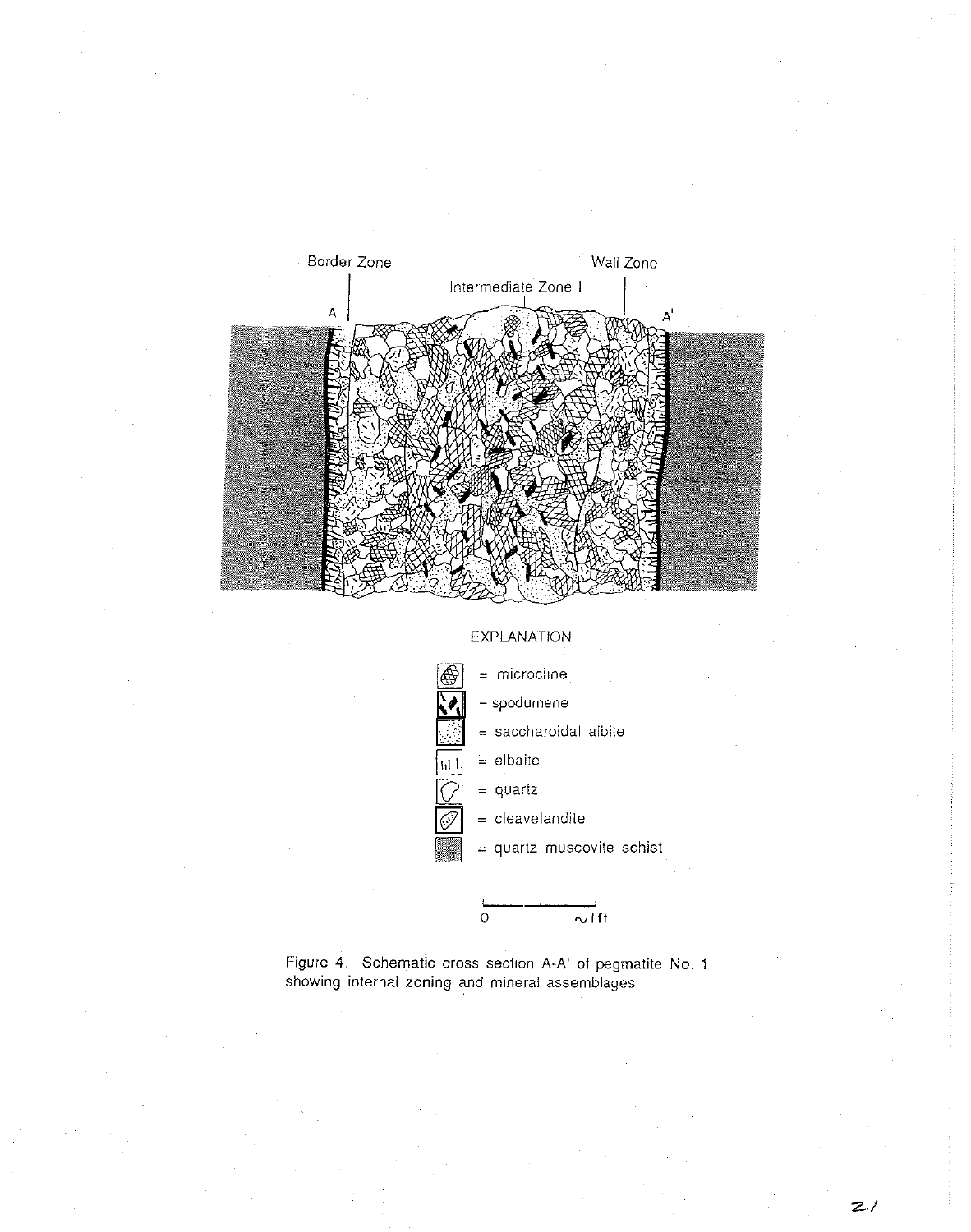

**EXPLANATION** 



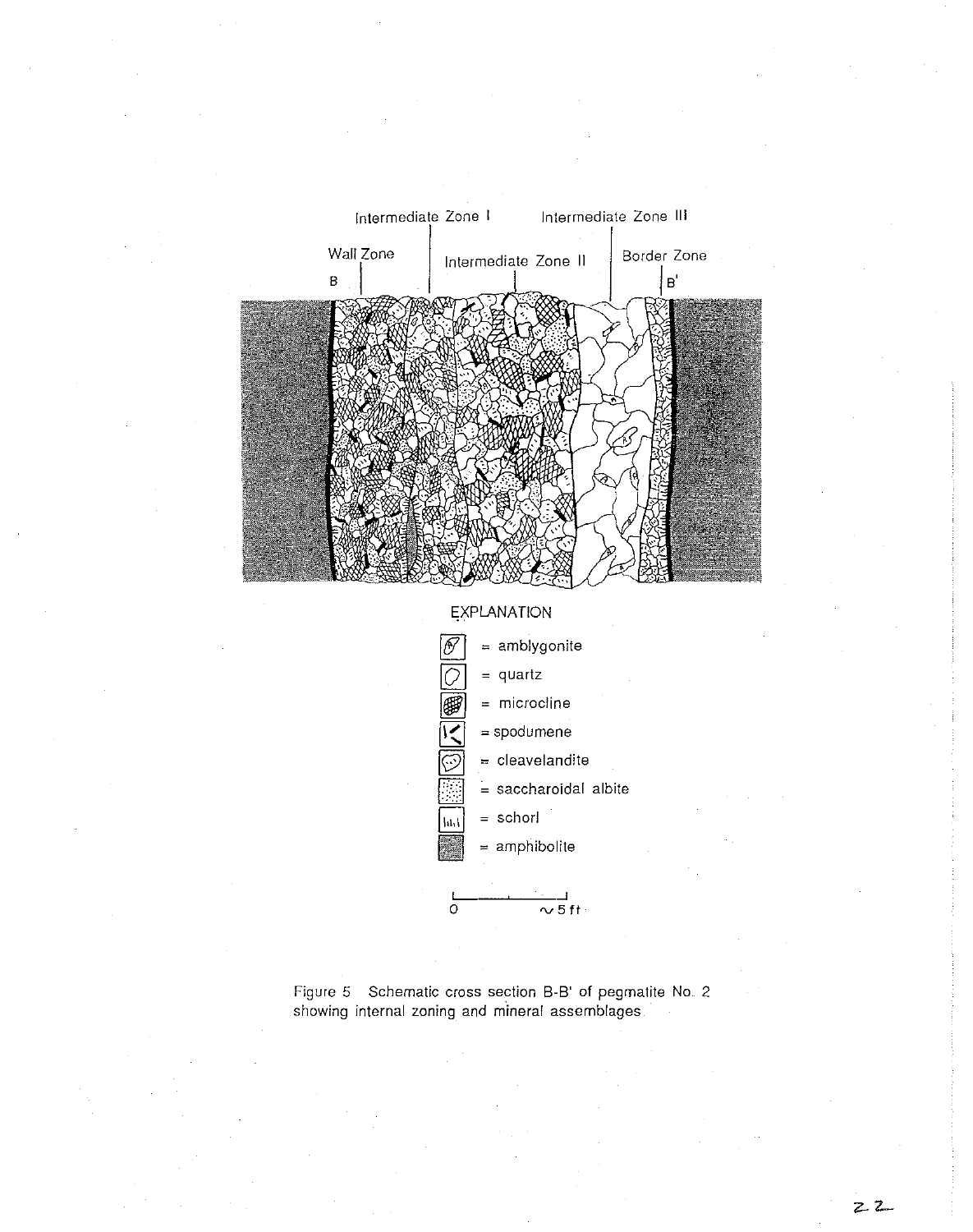

Figure 6. Rb vs Cs in K-feldspars from pegmatites No 1, 2, 3, and 4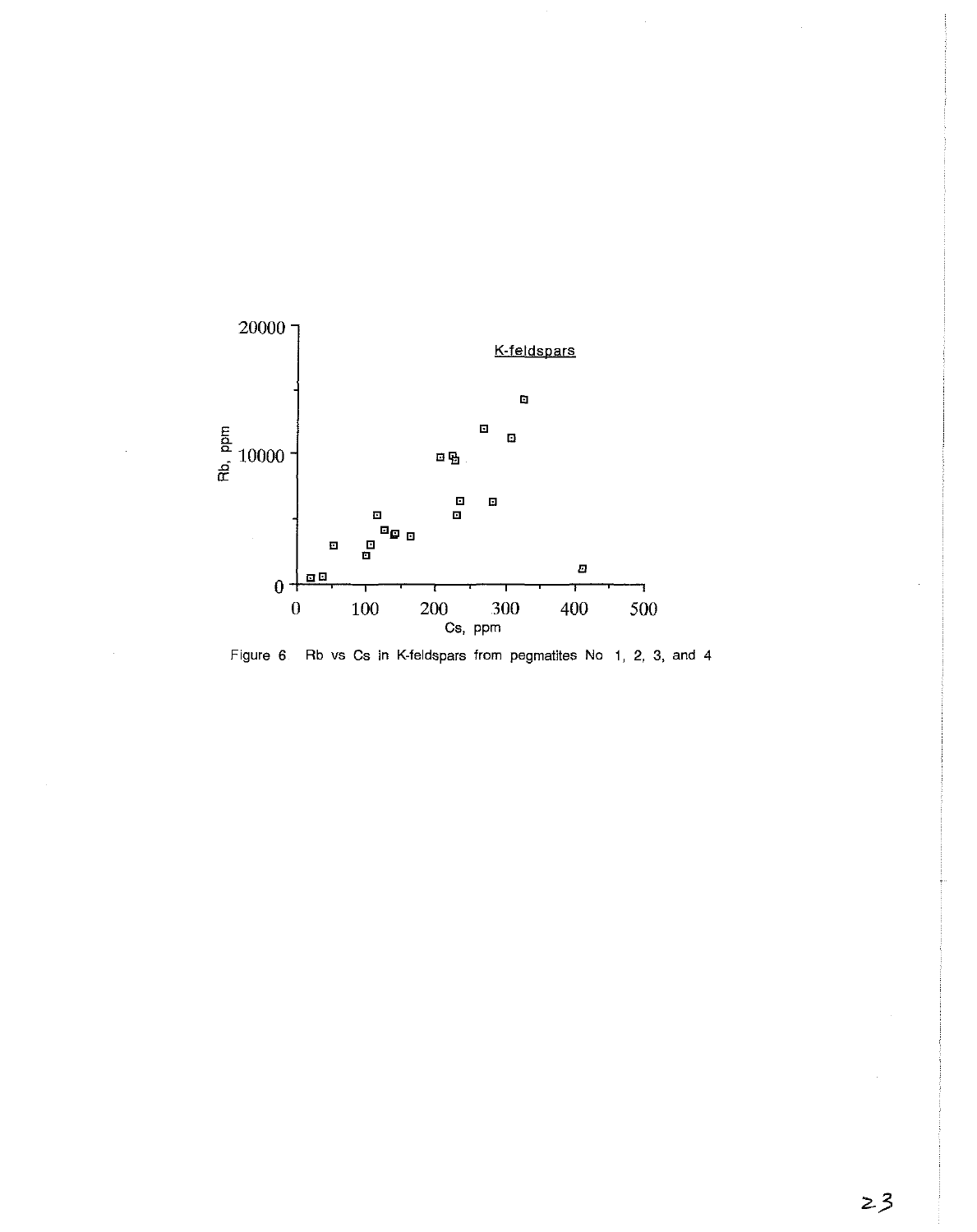

Figure 7 K/Rb vs Cs in K-feldspars from pegmatites No 1, 2, 3, and 4

 $\langle \omega \rangle$ 

 $\hat{\boldsymbol{\gamma}}$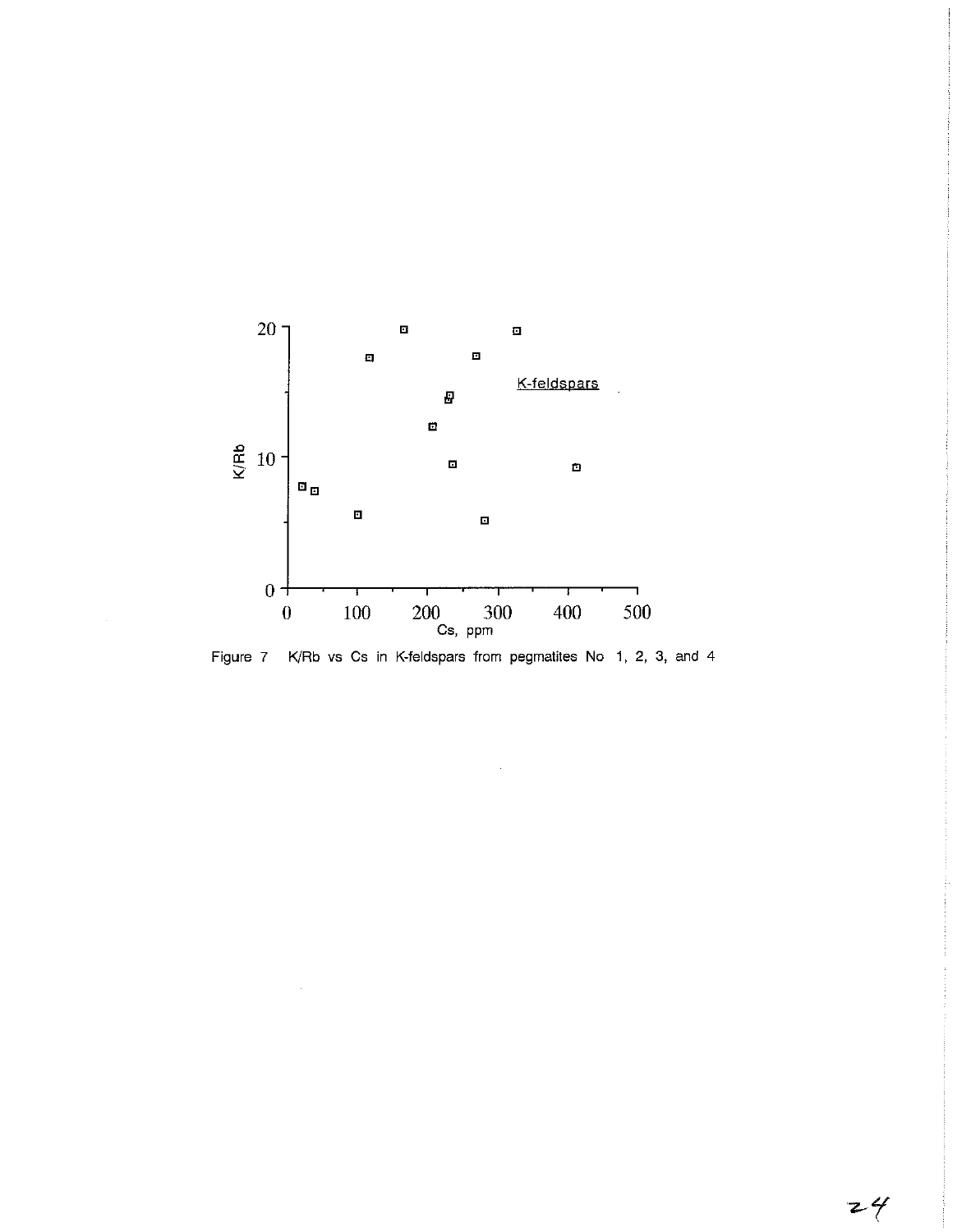|  |  |  |  | Table 1- Trace Element Geochemistry of K Feldspars |  |  |  |  |
|--|--|--|--|----------------------------------------------------|--|--|--|--|
|--|--|--|--|----------------------------------------------------|--|--|--|--|

|                | <b>Elements</b> | <b>FLW100</b>  | <b>FLW102</b> | <b>FLW103</b> | <b>FLW105</b>           | <b>FLW107</b> | <b>FLW110</b> | <b>FLW111</b> | <b>FLW114</b>  |
|----------------|-----------------|----------------|---------------|---------------|-------------------------|---------------|---------------|---------------|----------------|
| Au             | ppb             | $\overline{7}$ | <14           | 6             | 5                       | 6             | 13            | <14           | 9              |
| Ag             | ppm             | $\leq$         | $\leq$        | $\leq 5$      | 5                       | 5             | 12            | <0.5          | < 0.5          |
| As             | ppm             | 1              | $\leq$ 1      | $\leq$ 1      | $\leq 1$                | $\leq$ 1      | 3             | $\leq$ 1      | 1              |
| Ba             | ppm             | 100            | 100           | 120           | 100                     | 100           | 100           | 100           | < 100          |
| Br             | ppm             | $\leq$ 1       | 4             | < 1           | $\overline{\mathbf{c}}$ | $\leq 1$      | $\leq$        | $\mathbf{1}$  | $\overline{2}$ |
| Cd             | ppm             | <10            | < 10          | 10            | < 10                    | <10           | < 10          | <10           | <10            |
| Ce             | ppm             | <10            | $26$          | < 10          | <10                     | < 10          | 22            | < 26          | <10            |
| Co             | ppm             | <10            | $\lt 10$      | 10            | 10                      | < 10          | < 10          | 10            | <10            |
| Cr             | ppm             | $50$           | $50$          | $50$          | $50$                    | $50$          | $< 50$        | <50           | $50$           |
| $\mathbf{c}$ s | ppm             | 21             | 1860          | 206           | 411                     | 234           | 100           | 1800          | 281            |
| Eu             | ppm             | $\leq$         | $\leq$        | $\leq$        | $\mathbf{<}2$           | $\leq$        | $\leq$        | $\leq$        | $2$            |
| Fe             | pct             | < 0.5          | < 0.5         | < 0.5         | < 0.5                   | < 0.5         | < 0.5         | 1.1           | < 0.5          |
| Hf             | ppm             | $\leq$         | $\leq$        | $\mathbf{<}2$ | $\leq$                  | $\mathbf{C}$  | $\leq$        | $\leq$ 4      | $\leq$         |
| łг             | ppb             | < 100          | 100           | 100           | < 100                   | 100           | < 100         | 100           | 100            |
| Κ              | pct             |                |               |               | 9.04                    | 8.72          |               |               |                |
| La             | ppm             | $< \!\! 5$     | $\leq 5$      | $\leq 5$      | $\leq 5$                | $\leq 5$      | <5            | $<$ 5         | $<$ 5          |
| Lu             | ppm             | < 0.5          | < 0.5         | < 0.5         | < 0.5                   | < 0.5         | < 0.5         | < 0.5         | < 0.5          |
| Mo             | ppm             | <2             | 6             | -2            | 5                       | 3             | 3             | $\mathbf{<}2$ | $\leq$         |
| Na             | pct             | 8.96           | 0.28          | 1.1           | 1                       | 3.8           | 0.54          | 0.39          | 4.5            |
| Ni             | ppm             | $50$           | $50$          | $50$          | <50                     | $50$          | $50$          | <50           | $50$           |
| Rb             | ppm             | 470            | 10700         | 9860          | 11600                   | 6430          | 2250          | 10700         | 6350           |
| Sb             | ppm             | $\leq$         | 1.2           | 0.7           | 0.6                     | 0.4           | 0.6           | 1.1           | 0.8            |
| <b>Sc</b>      | ppm             | < 0.5          | 20            | 0.6           | 0.6                     | < 0.5         | 5             | 21            | 0.7            |
| <b>Se</b>      | ppm             | $25$           | < 47          | < 10          | < 10                    | 10            | 23            | <48           | $<$ 10         |
| Sm             | ppm             | < 0.5          | < 0.5         | < 0.5         | < 0.5                   | < 0.5         | 0.6           | < 0.5         | < 0.5          |
| Sn             | ppm             | $200$          | 200           | $200$         | 200                     | 200           | $<$ 200       | 200           | 200            |
| Ta             | ppm             | 55             | 115           | $\leq$        | 18                      | 30            | 38            | 126           | 15             |
| Tb             | ppm             | $\leq$         | $\leq$ 1      | $\leq$        | $\leq$                  | $<$ 1         | $\leq$        | $\leq 1$      | $\leq$ 1       |
| Te             | ppm             | <20            | <45           | $20$          | <20                     | <20           | 20            | <45           | <20            |
| Th             | ppm             | 1.6            | < 0.5         | < 0.5         | < 0.5                   | 1             | 10            | < 0.5         | 0.9            |
| U              | ppm             | 3              | 1.9           | < 0.5         | 1.5                     | 0.5           | < 0.5         | 23            | < 0.5          |
| W              | ppm             | $\leq$         | $\leq$        | $\leq$        | $\langle 2$             | $\leq$        | 6             | 5             | $\leq$         |
| Yb             | ppm             | $\leq 5$       | 5             | $\leq$        | $5$                     | $5$           | 5<            | $\leq$        | $<$ 5          |
| Zn             | ppm             | $200$          | $200$         | $200$         | 200                     | 200           | $200$         | $200$         | $<$ 200        |
| z <sub>r</sub> | ppm             | $500$          | < 1100        | < 1100        | $<$ 1100                | 1100          | < 1100        | < 1200        | $500$          |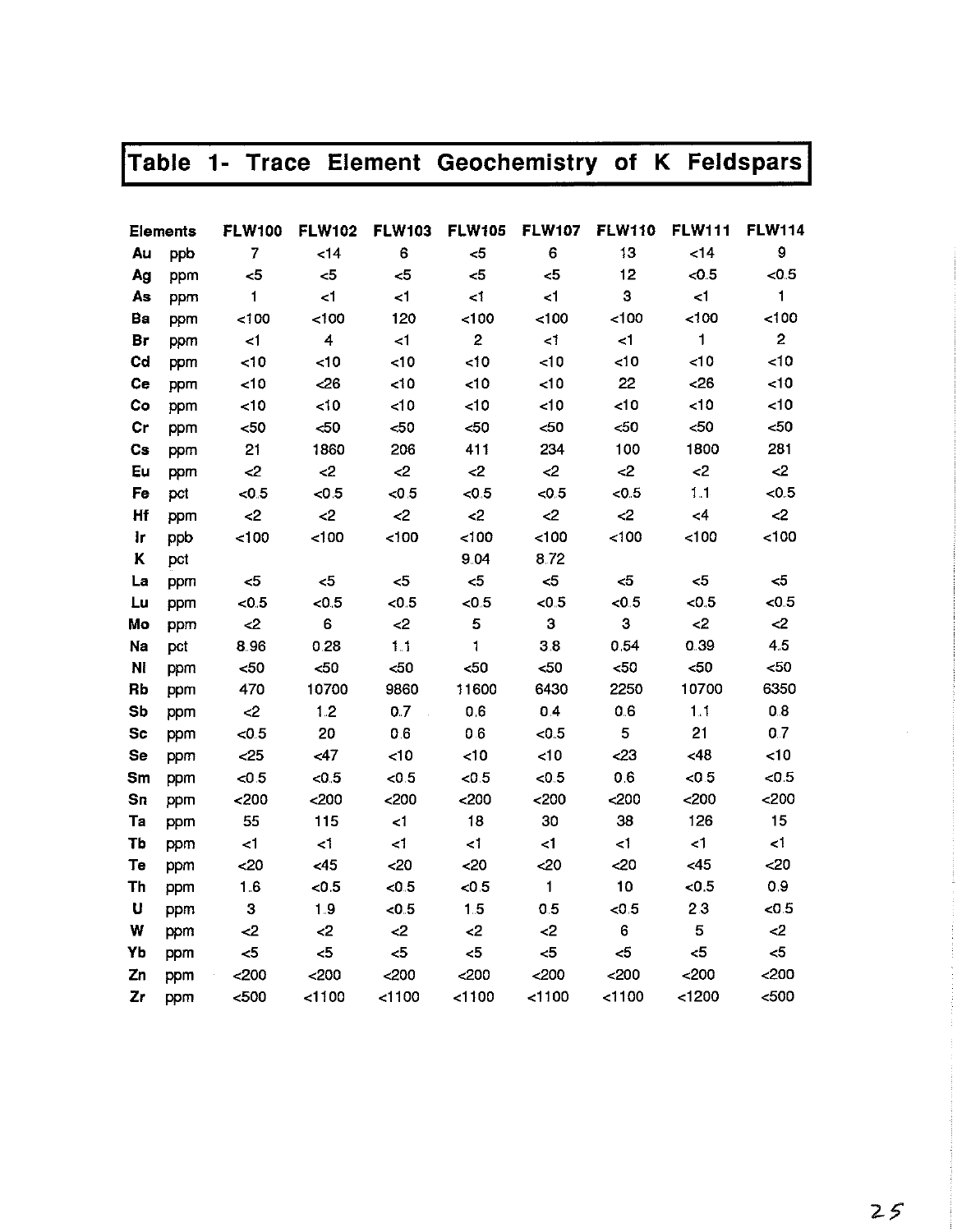| <b>FLW119</b> | <b>FLW120</b>           | <b>FLW122</b>  | <b>FLW123</b> | <b>FLW200</b> | <b>FLW201</b>  | <b>FLW202</b> |                | <b>FLW231 FLW232</b> |
|---------------|-------------------------|----------------|---------------|---------------|----------------|---------------|----------------|----------------------|
| $<$ 5         | $\leq$                  | 25             | $<$ 5         | $<$ 5         | $\leq$         | $<$ 5         | $5$            | $\leq 5$             |
| < 0.5         | < 0.5                   | < 0.5          | <0.5          | < 0.5         | < 0.5          | <0.5          | 0.5            | 0.5                  |
| $\mathbf{1}$  | $\mathbf{1}$            | $\overline{2}$ | $\leq$ 1      | $\leq$ 1      | $\leq$ 1       | $\leq$ 1      | $\overline{2}$ | $\overline{2}$       |
| 100           | < 100                   | 100            | 100           | 100           | < 100          | 170           | 100            | 100                  |
| $\leq 1$      | $\leq$ 1                | $\leq 1$       | $\leq 1$      | $\leq 1$      | $\leq 1$       | $\leq$ 1      | $\leq$ 1       | $\leq$               |
| <10           | <10                     | <10            | 10            | <10           | < 10           | <10           | 10             | 10                   |
| <10           | <10                     | <10            | <10           | <10           | <10            | <10           | <10            | <10                  |
| <10           | <10                     | $\leq 10$      | < 10          | < 10          | <10            | 10            | <10            | $\lt 10$             |
| $50$          | $50$                    | $50$           | $50$          | $50$          | $50$           | $50$          | $50$           | $50$                 |
| 37            | 115                     | 230            | 228           | 326           | 268            | 164           | 307            | 223                  |
| $\leq$        | $\leq$                  | $2$            | $2$           | $\leq$        | $<$ 2          | $\leq$        | $\leq$         | $\leq$               |
| < 0.5         | < 0.5                   | < 0.5          | < 0.5         | < 0.5         | < 0.5          | < 0.5         | < 0.5          | < 0.5                |
| $\leq$        | $\leq$                  | $\leq$         | $2$           | $2$           | $\leq$         | $\leq$        | $\leq$         | $\leq$               |
| 100           | 100                     | 100            | < 100         | 100           | 100            | < 100         | 100            | 100                  |
|               | 6.68                    | 5.01           | 9.07          | 7.35          | 8.91           | 6.43          | 6.32           | 6.92                 |
| $<$ 5         | $5$                     | $<$ 5          | $<$ 5         | $<$ 5         | $5 -$          | $\leq$        | $\leq$         | $\leq 5$             |
| < 0.5         | < 0.5                   | < 0.5          | < 0.5         | < 0.5         | < 0.5          | < 0.5         | < 0.5          | < 0.5                |
| $2$           | $\leq$ 2                | 3              | 3             | 3             | 3              | $\leq$        | $\mathbf{<}2$  | $\leq$               |
| 7.01          | 3.6                     | 4.7            | 1.1           | 1.5           | 1.3            | 4.9           | 3.2            | 2.7                  |
| $50$          | $50$                    | $50$           | $50$          | $50$          | $50$           | $50$          | $50$           | $50$                 |
| 580           | 5430                    | 5420           | 9580          | 14200         | 12000          | 3660          | 11300          | 9980                 |
| 0.3           | 0.4                     | 06             | 0.6           | 0.5           | 0.4            | 0.3           | 0.3            | 03                   |
| 1.1           | 0.6                     | 16             | < 0.5         | < 0.5         | < 0.5          | < 0.5         | <0.5           | < 0.5                |
| < 10          | < 10                    | < 10           | ~10           | < 10          | < 10           | <10           | 10             | 10                   |
| < 0.5         | < 0.5                   | < 0.5          | < 0.5         | < 0.5         | < 0.5          | <0.5          | < 0.5          | < 0.5                |
| 200           | 200                     | $200$          | $200$         | $200$         | $200$          | $200$         | $200$          | $200$                |
| 24            | $\overline{\mathbf{3}}$ | 41             | $\leq 1$      | 5             | $\overline{2}$ | 20            | 41             | 69                   |
| $\leq 1$      | $\leq$ 1                | $\leq$         | $\leq 1$      | $\leq 1$      | $\leq$ 1       | $\leq 1$      | $\leq 1$       | $\leq 1$             |
| <20           | <20                     | $20$           | <20           | 20            | <20            | <20           | $20$           | <20                  |
| 1.1           | 1.2                     | 1.7            | < 0.5         | < 0.5         | < 0.5          | 0.5           | < 0.5          | < 0.5                |
| $\mathbf{I}$  | 4.9                     | 26             | < 0.5         | < 0.5         | < 0.5          | 0.9           | 19             | 17                   |
| $\mathbf{<}2$ | $2$                     | 5 <sub>5</sub> | 3             | $\leq$        | $\leq$         | $\leq$        | $2$            | $\leq$               |
| <5            | $<$ 5                   | $\leq 5$       | $5$           | $<$ 5         | $<$ 5          | $<$ 5         | $5$            | $\leq 5$             |
| $200$         | $200$                   | $200$          | $200$         | 200           | $200$          | $200$         | $200$          | $200$                |
| $500$         | $500$                   | $500$          | $500$         | $500$         | $500$          | $500$         | $500$          | 500                  |